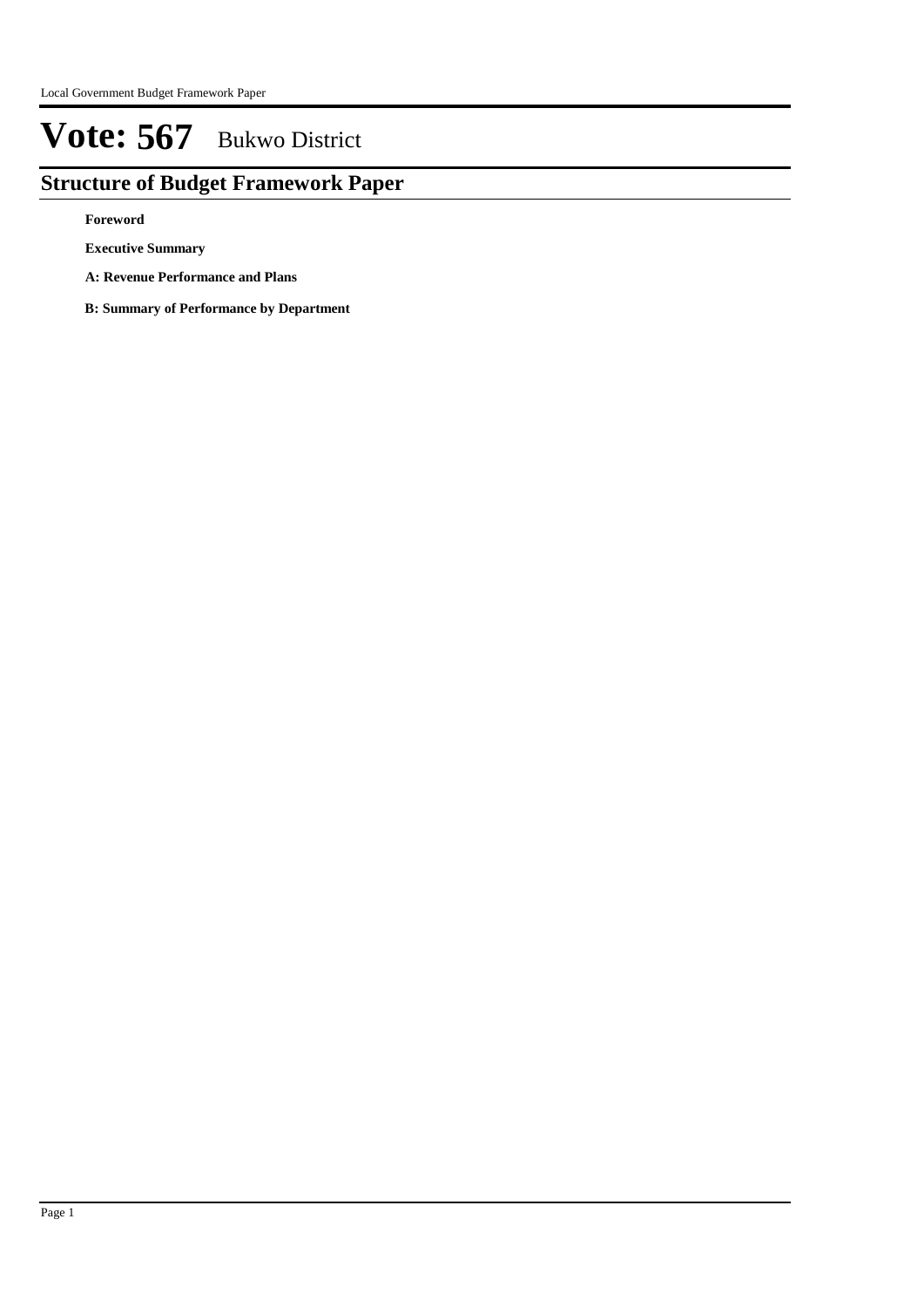## **Foreword**

Bukwo District Local Government Council appreciates the importance of preparing Budget Framework Paper (BFP) not only as a requirement in the guidelines Governing Local Governments planning process but as a necessary document in guiding the development partners and all other Pertinent stakeholders in improvement of service delivery to people of Bukwo district. 

This BFP takes into consideration the priorities of the people of Bukwo district that have been obtained through participatory planning which leads to accomplishment of the District Goal and therefore Vision. It has been formulated taking into account the budget ceiling by Local government finance Commission, expected Donor funding and projected Local revenue as well as cross-cutting issues of gender, environment, HIV/AIDS, employment, population, social protection and income distribution.

We also appreciate the development partners for contributing direct monetary support of UGX. 448 million (i.e. Strengthening Decentralisation for Sustainability (SDS), WHO/UNICEF, UNFPA, Global Fund will contribute respectively 250million, 70 million, 27 million and global fund 100million ) and Off-budget support of UGX. 823 million (I.e. SDS, SUNRISE OVC, STAR-E, SURE and Marie stopes contributes respectively 312million, 17 million 250 million, 70 million and 195 million).

 I therefore take this opportunity to thank all the pertinent stakeholders who contributed in the preparation of this Budget Framework Paper.

For God and my Country

**Salimo Wilson Manjara Chairperson LCV, Bukwo District Local Government**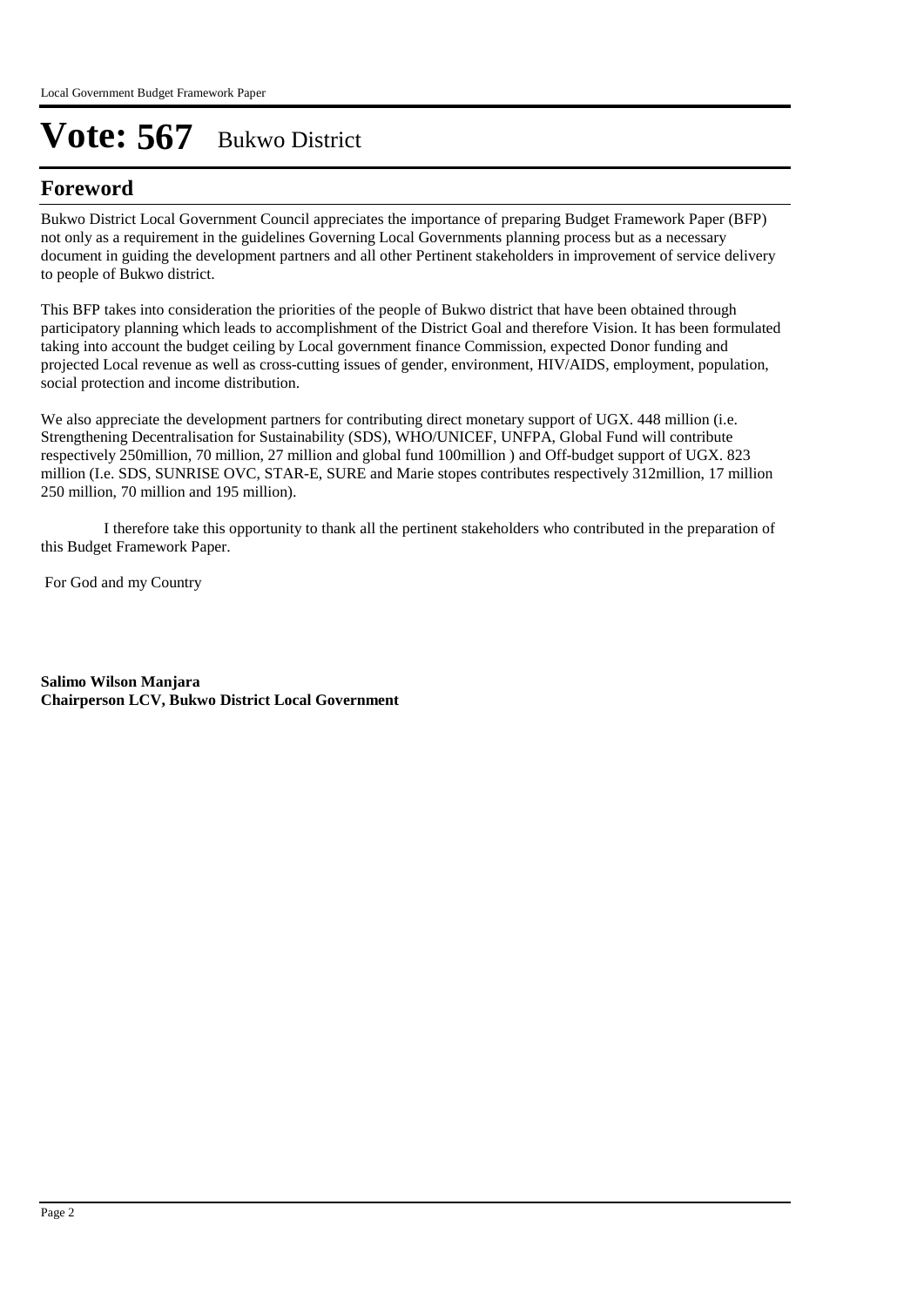### **Executive Summary**

#### **Revenue Performance and Plans**

|                                        | 2015/16                                                              | 2016/17   |                        |
|----------------------------------------|----------------------------------------------------------------------|-----------|------------------------|
|                                        | <b>Approved Budget</b><br><b>Receipts by End</b><br><b>September</b> |           | <b>Proposed Budget</b> |
| UShs $000's$                           |                                                                      |           |                        |
| 1. Locally Raised Revenues             | 192,627                                                              | 26,235    | 199,999                |
| 2a. Discretionary Government Transfers | 2,105,794                                                            | 461,429   | 3,473,539              |
| 2b. Conditional Government Transfers   | 9,047,461                                                            | 2,168,349 | 8,494,292              |
| 2c. Other Government Transfers         | 556,635                                                              | 110,213   | 340,635                |
| 4. Donor Funding                       | 542,485                                                              | 89,504    | $\overline{0}$         |
| <b>Total Revenues</b>                  | 13,795,540                                                           | 2,855,729 | 12,508,465             |

#### *Revenue Performance in the first quarter of 2015/16*

The approved annual budget is 12.45 billion shillings and the cumulative receipt was 2.86 billion shillings representing 22.9% of the approved budget due to lower locally raised revenues collected (13% of the approved budget) due to low enforcement measures to enforce tax collectors, Donor funding received was 16% of the approved budget because most of their activities will be in second and third quarter and lastly central government transfers released was only 20% of the approved budget.

#### *Planned Revenues for 2016/17*

The proposed budget decreased by 9% from the approved budget of FY 2015/16. This is due to decrease in Discretionary Government Transfers by 64.95% of the approved budget of FY 2015/16. However was a reduction of proposed budget for locally raised revenues for FY 2016/17 because the local revenues expected to be collected this FY was exaggerated by the sub counties.

#### **Expenditure Performance and Plans**

|                            | 2015/16                |                                                    | 2016/17                |  |
|----------------------------|------------------------|----------------------------------------------------|------------------------|--|
| <b>UShs</b> 000's          | <b>Approved Budget</b> | <b>Actual</b><br><b>Expenditure by</b><br>end Sept | <b>Proposed Budget</b> |  |
| 1a Administration          | 1,296,589              | 219,776                                            | 1,420,323              |  |
| 2 Finance                  | 251,331                | 64,208                                             | 313,091                |  |
| 3 Statutory Bodies         | 720,303                | 85,759                                             | 540,412                |  |
| 4 Production and Marketing | 200,871                | 21,692                                             | 168,256                |  |
| 5 Health                   | 2,430,248              | 460,747                                            | 2,433,372              |  |
| 6 Education                | 7,060,517              | 1,563,830                                          | 6,133,752              |  |
| 7a Roads and Engineering   | 525,191                | 102,601                                            | 509,573                |  |
| 7b Water                   | 508,282                | 63,497                                             | 459,876                |  |
| 8 Natural Resources        | 86,752                 | 19,278                                             | 67,762                 |  |
| 9 Community Based Services | 551,362                | 64,523                                             | 331,029                |  |
| 10 Planning                | 108,043                | 15,936                                             | 72,280                 |  |
| 11 Internal Audit          | 56,051                 | 12,262                                             | 58,739                 |  |
| <b>Grand Total</b>         | 13,795,540             | 2,694,109                                          | 12,508,465             |  |
| Wage Rec't:                | 7,615,169              | 1,796,523                                          | 7,662,099              |  |
| Non Wage Rec't:            | 4,103,735              | 684,451                                            | 3,627,424              |  |
| Domestic Dev't             | 1,534,151              | 138,734                                            | 1,218,943              |  |
| Donor Dev't                | 542,485                | 74,402                                             | $\boldsymbol{\theta}$  |  |

*Expenditure Performance in the first quarter of 2015/16*

Internal Audit, Planning unit and Finance performed very well in spending their releases with both at 100% of their releases spent. However, Water, Roads and Engineering and Water with 78% and 63% of their releases spent respectively performed poorly in terms of expenditures because Procurement process was at initial stage.

*Planned Expenditures for 2016/17*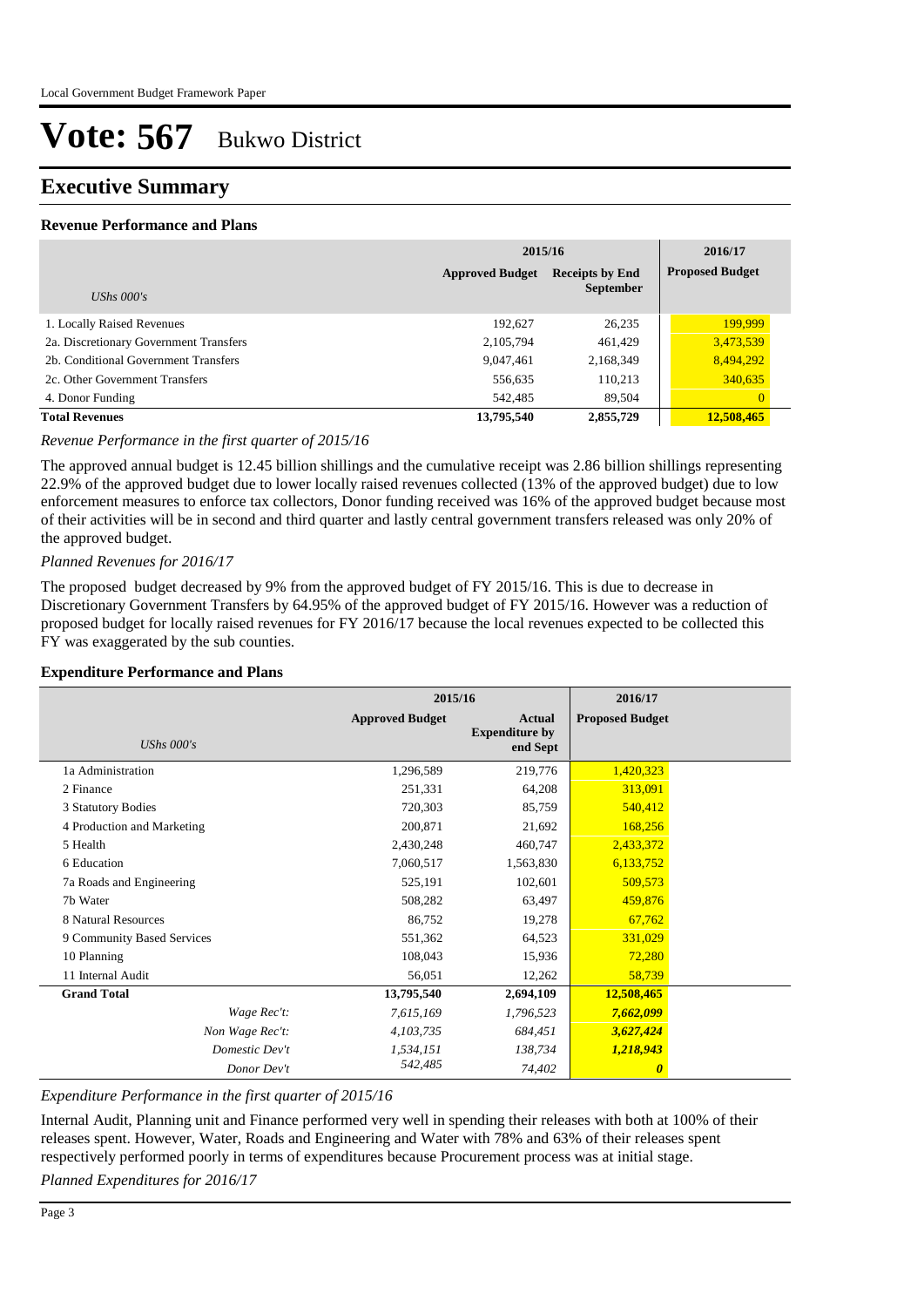### **Executive Summary**

Out of the proposed budget, it will decrease by 9% because there was decrease in computed unconditional grant nonwage using the new allocation formula. Donor funding was not included because no implementing partner have shown interest to support in FY 2016/17.However budget for Youth Livelihood programme was not included because there was no corresponding IPF. Funds under discretional district development equalization grant which was distributed to all departments in the FY 2015/16 is allocated

#### *Medium Term Expenditure Plans*

The district in the medium term will increase access to social services from 60.7% to 90.3%, Improve on the economic infrastructure from 20.6% to 40.2%, Increase household incomes from 30.9% to 60.1%, Reduce environmental degradation from 74.1% to 32.4% by using the natural resource base sustainability, Increase skilled manpower from 42.3% to 75%, Improve on the level of functional literacy from 20.4% to 40.1 %.

#### **Challenges in Implementation**

The Major constrains faced in implementing district future plans are (1) Poor roads. This have caused frequent breakdown of vehicles and therefore high cost of repairing and servicing this vehicles hence affecting implementation of government programmes (2) No hydroelectricity power. This have forced the district to use the generator to generate power which is very expensive because it uses 20 litres of fuel a day (3) under staffing (4) distant banking services- get banking services in kapchorwa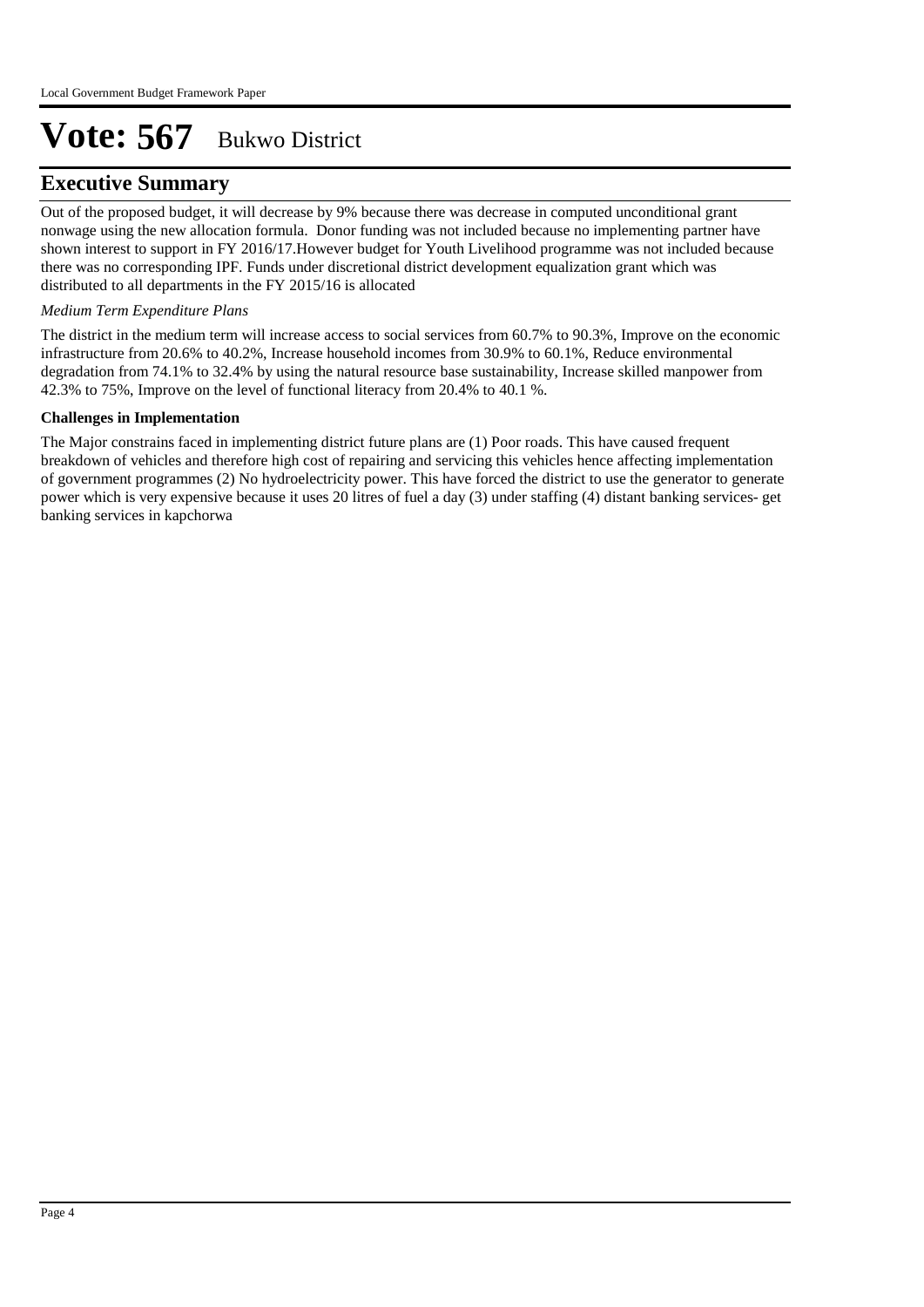### **A. Revenue Performance and Plans**

|                                                                | 2015/16                | 2016/17                |                        |
|----------------------------------------------------------------|------------------------|------------------------|------------------------|
|                                                                | <b>Approved Budget</b> | <b>Receipts by End</b> | <b>Proposed Budget</b> |
| <b>UShs 000's</b>                                              |                        | <b>September</b>       |                        |
| <b>1. Locally Raised Revenues</b>                              | 192,627                | 26,235                 | 199,999                |
| Other Fees and Charges                                         | 43,117                 | 35                     | 23,239                 |
| Animal & Crop Husbandry related levies                         | 3,000                  | $\theta$               |                        |
| <b>Application Fees</b>                                        | 19,680                 | 260                    | 22,000                 |
| <b>Business licences</b>                                       | 10,447                 | 100                    | 28,000                 |
| Land Fees                                                      | 1,000                  | 465                    | 21,760                 |
| Local Government Hotel Tax                                     |                        | $\overline{0}$         | 25,000                 |
| Local Service Tax                                              | 65,000                 | 22,451                 | 50,000                 |
| Miscellaneous                                                  | 37,729                 | 2,924                  | 30,000                 |
| Park Fees                                                      | 3,491                  | $\overline{0}$         |                        |
| Registration (e.g. Births, Deaths, Marriages, etc.) Fees       | 1,000                  | $\overline{0}$         |                        |
| <b>Registration of Businesses</b>                              | 5,162                  | $\mathbf{0}$           |                        |
| Market/Gate Charges                                            | 3,000                  | $\theta$               |                        |
| 2a. Discretionary Government Transfers                         | 2,105,794              | 461,429                | 3,473,539              |
| District Unconditional Grant (Wage)                            | 1,364,476              | 288,140                | 1,354,456              |
| Urban Discretionary Development Equalization Grant             | $\overline{0}$         | $\overline{0}$         | 21,601                 |
| District Unconditional Grant (Non-Wage)                        | 219,676                | 54,919                 | 1,227,883              |
| District Discretionary Development Equalization Grant          | 322,570                | 64,514                 | 677,353                |
| Urban Unconditional Grant (Wage)                               | 135,555                | 37,977                 | 135,539                |
| Urban Unconditional Grant (Non-Wage)                           | 63,517                 | 15,879                 | 56,707                 |
| 2b. Conditional Government Transfers                           | 9,047,461              | 2,168,349              | 8,494,292              |
| Development Grant                                              | 989,690                | 198,922                | 484,865                |
| <b>Transitional Development Grant</b>                          | 22,000                 | 5,500                  | 35,124                 |
| Support Services Conditional Grant (Non-Wage)                  | 451,426                | 36,262                 | 290,371                |
| Sector Conditional Grant (Wage)                                | 6,158,573              | 1,478,691              | 6,158,542              |
| Sector Conditional Grant (Non-Wage)                            | 1,425,773              | 448,975                | 1,525,391              |
| 2c. Other Government Transfers                                 | 556,635                | 110,213                | 340,635                |
| YLP funds                                                      | 216,000                | 2,900                  |                        |
| Uganda Road Fund-road maintenance                              | 340,635                | 90,138                 |                        |
| Funds from MoH for recruitment and PHC non wage For FY 2014/15 |                        | 14,248                 |                        |
| Road Rehabilitation Grant                                      |                        | $\mathbf{0}$           | 340,635                |
| Payment of head count for pupils in FY 2014/15                 |                        | 2,926                  |                        |
| 4. Donor Funding                                               | 542,485                | 89,504                 |                        |
| <b>WHO/UNICEF</b>                                              | 356,829                | 72,683                 |                        |
| United Nations Population Fund/GOU Joint Programme             | 35,000                 | 16,821                 |                        |
| <b>SDS</b>                                                     | 150,656                | $\overline{0}$         |                        |
| <b>Total Revenues</b>                                          | 13,795,540             | 2,855,729              | 12,508,465             |

#### **Revenue Performance in the first Quarter of 2015/16**

#### *(i) Locally Raised Revenues*

The approved budget for Locally Raised Revenues is 192.6 million shillings and the revenues cumulatively collected by end of December was 26.24 million shillings representing13% of the approved budget for locally raised revenues because contracting collection of some selected sources of local revenues was in award stage and also there is weak enforcement measures to enforce tax payers.

*(ii) Central Government Transfers*

The actual funds received be end of September was 2.7 billion shillings which contributes 20% of the approved budget for FY 2015/16. This was mainly because central government released 20% of the budget for FY 2015/16 to district local Governments.

*(iii) Donor Funding*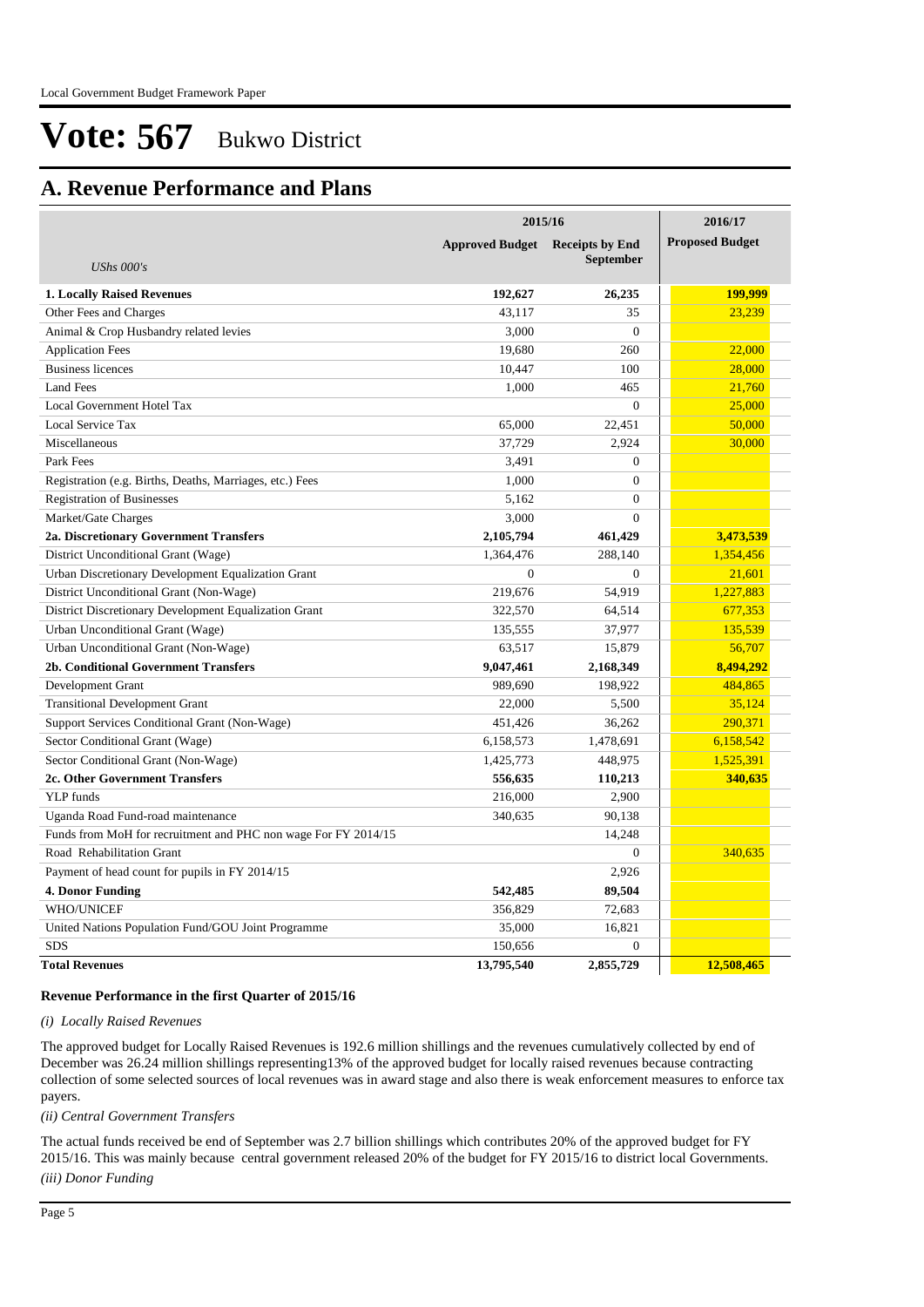## **A. Revenue Performance and Plans**

The approved budget under Donor Funding is 542.5 million shillings only and cumulative receipt be end of September was 89.5 million shillings contributing 16% of the approved budget. This was because implementing partners did not release the funds as in the funds as in the plan because most of the activities under this funding will be implemented in second and third quarter.

#### **Planned Revenues for 2016/17**

#### *(i) Locally Raised Revenues*

The local revenues is expected to increase from million shillings in FY 2016/17 to 200 million shillings in the FY 2016/17 because the locally raised budget in the FY 2016/17 expected to increase to this amount. Animal and crop husbandry related levies were not budgeted because in the last two years no tax was realized from this source. Hotel tax is supposed to increase by 100%.

#### *(ii) Central Government Transfers*

*(iii) Donor Funding* The proposed budget of 12.51billion shillings is from central government representing insignificant decrease from the approved budget of 2015/16. This was because most of the central government Indicative planning Figures did not change.

There are no are no implementing partners who have shown interest to support the district in provision of service delivery.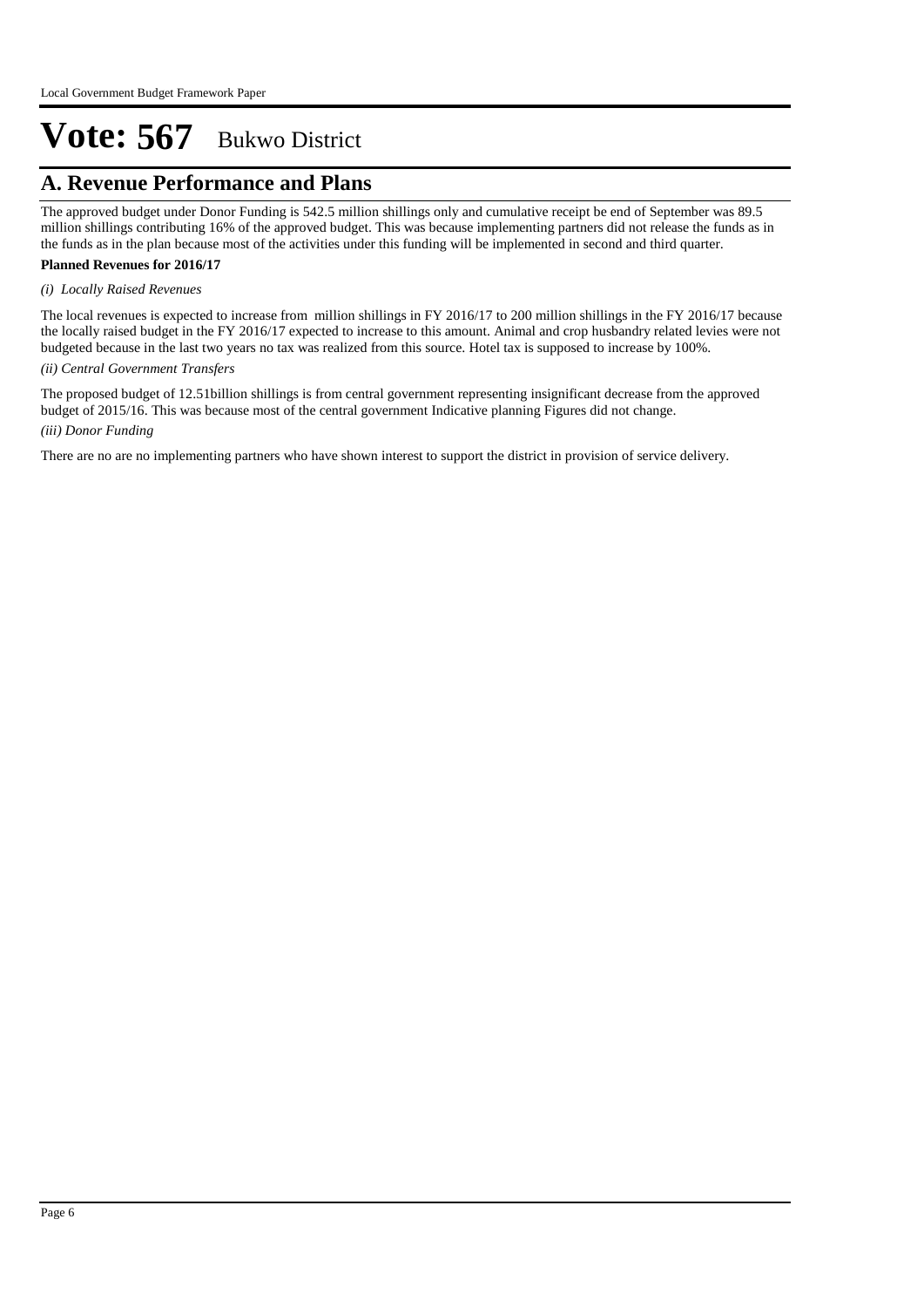### **Summary of Performance and Plans by Department**

### *Workplan 1a: Administration*

#### **(i) Overview of Workplan Revenue and Expenditures**

| <b>UShs Thousand</b>                                 |                           | 2015/16                       | 2016/17                          |  |
|------------------------------------------------------|---------------------------|-------------------------------|----------------------------------|--|
|                                                      | Approved<br><b>Budget</b> | <b>Outturn by</b><br>end Sept | <b>Proposed</b><br><b>Budget</b> |  |
| A: Breakdown of Workplan Revenues:                   |                           |                               |                                  |  |
| <b>Recurrent Revenues</b>                            | 935,130                   | 177,722                       | 1,258,445                        |  |
| District Unconditional Grant (Non-Wage)              | 89,221                    | 21,286                        | 161.116                          |  |
| District Unconditional Grant (Wage)                  | 133.949                   | 31,221                        | 145,506                          |  |
| <b>Locally Raised Revenues</b>                       | 64.779                    | $\Omega$                      | 56.130                           |  |
| Multi-Sectoral Transfers to LLGs                     | 640,886                   | 123.642                       | 605.322                          |  |
| Support Services Conditional Grant (Non-Wage)        | 6,295                     | 1,574                         | 290,371                          |  |
| <b>Development Revenues</b>                          | 361.459                   | 82.104                        | 161.878                          |  |
| District Discretionary Development Equalization Gran | 202.327                   | 40,050                        | 90,564                           |  |
| Donor Funding                                        | 147,470                   | 33,971                        |                                  |  |
| <b>Locally Raised Revenues</b>                       | 4.000                     | 8,084                         |                                  |  |
| Multi-Sectoral Transfers to LLGs                     | 7.662                     | 0                             | 71,314                           |  |
| <b>Total Revenues</b>                                | 1,296,589                 | 259,826                       | 1,420,323                        |  |
| <b>B: Overall Workplan Expenditures:</b>             |                           |                               |                                  |  |
| Recurrent Expenditure                                | 935,130                   | 177,722                       | 1,258,445                        |  |
| Wage                                                 | 634.519                   | 119,068                       | 661.021                          |  |
| Non Wage                                             | 300.612                   | 58,654                        | 597,425                          |  |
| Development Expenditure                              | 361.459                   | 42.054                        | 161.878                          |  |
| Domestic Development                                 | 213.989                   | 8.084                         | 161,878                          |  |
| Donor Development                                    | 147,470                   | 33,971                        | $\Omega$                         |  |
| <b>Total Expenditure</b>                             | 1,296,589                 | 219,776                       | 1,420,323                        |  |

#### *Revenue and Expenditure Performance in the first quarter of 2015/16*

The approved annual budget for the sector is 1.3 billion shillings and the funds received was 259.8 million shillings, which contributes 20%of the annual approved budget and 94%of the quarter one. The high performance in development revenue was because more LGMSD (Former LGDP) (619%of the plan for quarter) was received because the district budget breakdown was not followed by the ministry ad Locally Raised Revenues allocated to administration department was high (808% of the quarter one plan)to

#### *Department Revenue and Expenditure Allocations Plans for 2016/17*

The sector has a proposed budget of 1.42 billion shillings representing an increase of 8.7% from the approved budget of 2015/16. This increase is due to Multi-Sectoral Transfers to LLGs for development activities which increased due to change of priorities and also because funds under Support Services Conditional Grant (Non-Wage) to cater for pension and gratuity was budgeted under administration but was not there in the FY 2015/16.

#### **(ii) Summary of Past and Planned Workplan Outputs**

*Physical Performance in the first quarter of 2015/16*

No out puts achieved because most of the capital projects are under procurement process.

#### *Plans for 2016/17 by Vote Function*

Implementation of LG capacity building policy and plan, Management of record, assets and facility management, Supervision of sub county programme implementation, Birth , Dearth and Marriage Registration and undertaking four capacity building sessions

#### *Medium Term Plans and Links to the Development Plan*

Monitoring and co-ordination of Council activities in order to realize efficient and effective use of resources. Adequate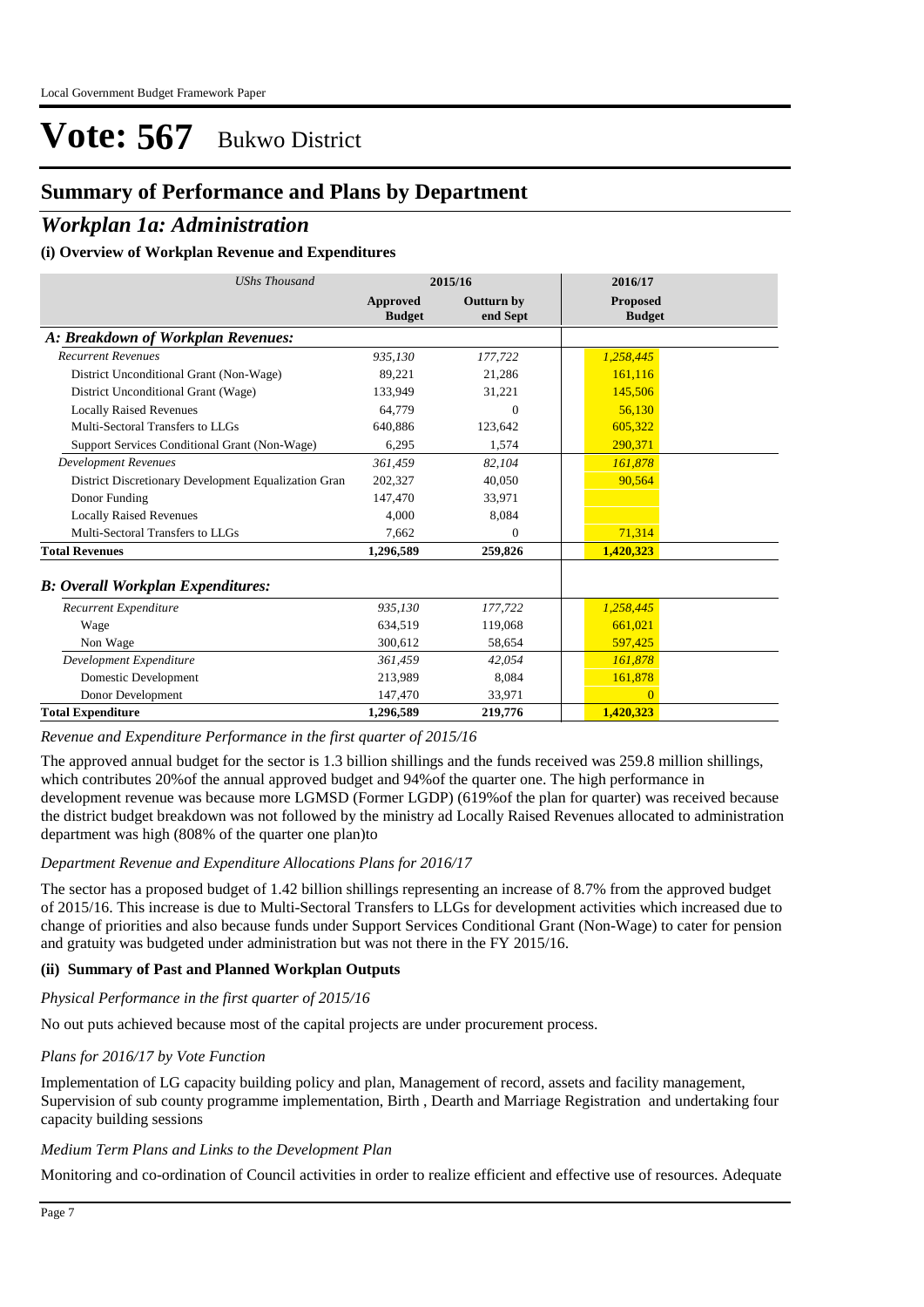## *Workplan 1a: Administration*

#### logistical support to all departments

Develop capacity of 70 % of the staff Awareness of Government policies and regulations and to ensure compliance conducted to all stake holders by Mid 2018

#### **(iii) Details of Off-Budget Activities carried out by NGOs, Central Government, the Private Sector and Donors**

No off-Budget Activities

#### **(iv) The three biggest challenges faced by the department in improving local government services**

#### *Low local revenue base 1.*

The local government in Bukwo has limited area of revenue collection especially service tax and hotel tax leading to high dependency on central government transfers.

#### *Hard to reach and work communities 2.*

During rainy season, all roads are impassable hindering effective monitoring and supervision of Government programmes and leading to break down of machinary and therefore high cost of repairing.

*3.*

### *Workplan 2: Finance*

#### **(i) Overview of Workplan Revenue and Expenditures**

| <b>UShs Thousand</b>                      | 2015/16                          |                               | 2016/17                          |
|-------------------------------------------|----------------------------------|-------------------------------|----------------------------------|
|                                           | <b>Approved</b><br><b>Budget</b> | <b>Outturn by</b><br>end Sept | <b>Proposed</b><br><b>Budget</b> |
| A: Breakdown of Workplan Revenues:        |                                  |                               |                                  |
| <b>Recurrent Revenues</b>                 | 251,111                          | 64,306                        | 313,091                          |
| District Unconditional Grant (Non-Wage)   | 23,700                           | 8,579                         | 50,000                           |
| District Unconditional Grant (Wage)       | 93,876                           | 23,241                        | 93,876                           |
| <b>Locally Raised Revenues</b>            | 12,021                           | 5,913                         | 12,021                           |
| Multi-Sectoral Transfers to LLGs          | 121,514                          | 26,573                        | 157,194                          |
| <b>Development Revenues</b>               | 220                              | 0                             | O                                |
| Multi-Sectoral Transfers to LLGs          | 220                              | 0                             |                                  |
| <b>Total Revenues</b>                     | 251,331                          | 64,306                        | 313,091                          |
| <b>B</b> : Overall Workplan Expenditures: |                                  |                               |                                  |
| Recurrent Expenditure                     | 251,111                          | 64,208                        | 313,091                          |
| Wage                                      | 185,658                          | 43,172                        | 182,613                          |
| Non Wage                                  | 65,453                           | 21,035                        | 130,478                          |
| Development Expenditure                   | 220                              | 0                             |                                  |
| Domestic Development                      | 220                              | $\mathbf{0}$                  |                                  |
| Donor Development                         | $\Omega$                         | $\mathbf{0}$                  |                                  |
| <b>Total Expenditure</b>                  | 251,331                          | 64,208                        | 313,091                          |

*Revenue and Expenditure Performance in the first quarter of 2015/16*

The approved annual budget is 251.3 million and the cumulative outturn was 64.31 million which is equal to quarter one outturn representing 26% of the approved budget and 102% of quarter one budget (62.8 million shillings). This was because (1) More local revenues was reallocated (197% of the approved plan for quarter) and Transfer of District Unconditional Grant – Wage (145% of the plan for quarter)to finance department to pay for stationery and meals which was not paid last financial year due

*Department Revenue and Expenditure Allocations Plans for 2016/17*

The proposed budget for FY 2016/17 is 313.1 million shillings which represents 19.7% increase from the approved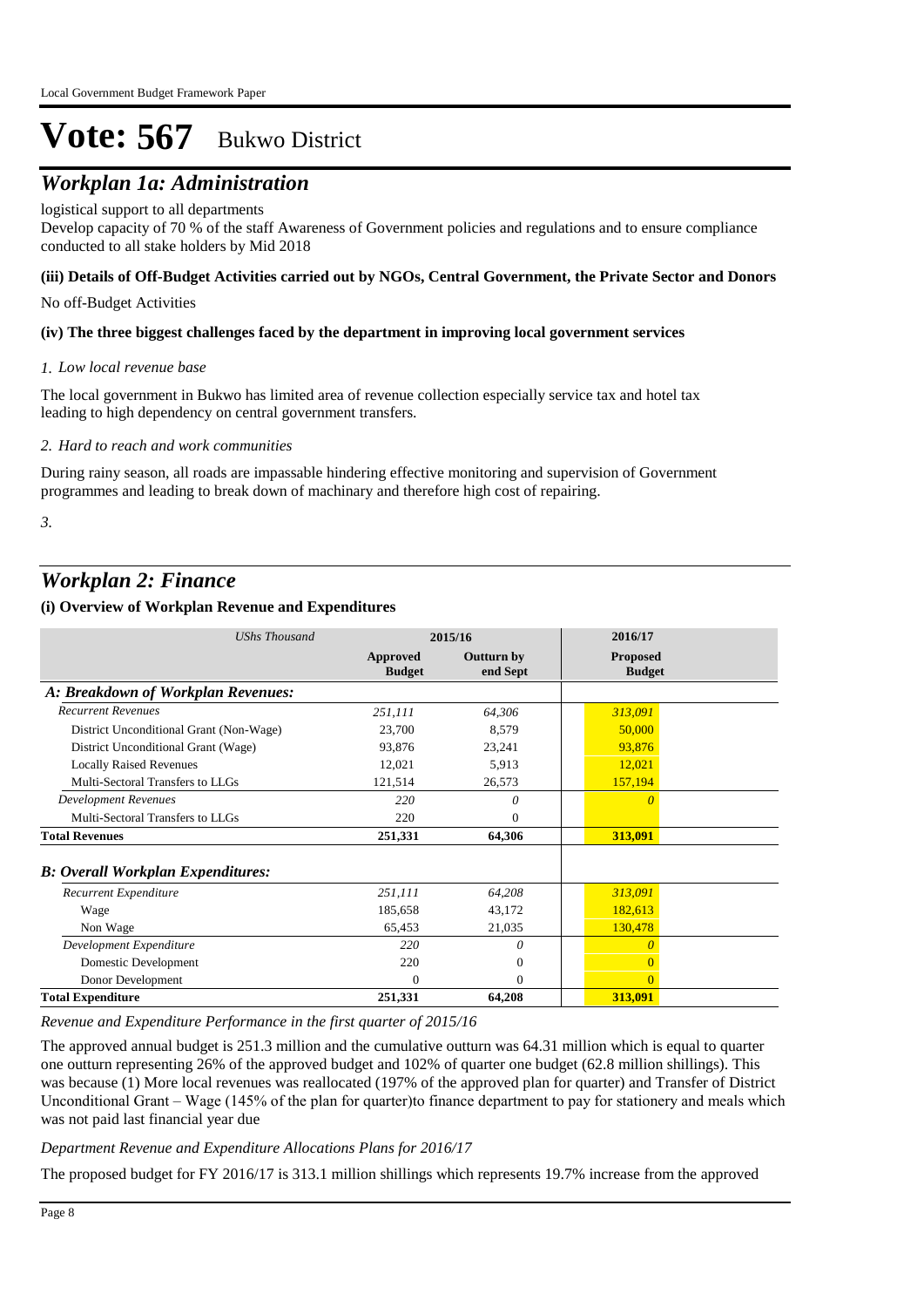## *Workplan 2: Finance*

budget of financial year-2015/16 due to Change of priorities by the lower local government. Increase of District Unconditional Grant (Non-Wage) allocation to finance department to cater for proper financial management and accountability.

#### **(ii) Summary of Past and Planned Workplan Outputs**

#### *Physical Performance in the first quarter of 2015/16*

The Annual Performance Report was submitted on 28/08/2015, collected LG service tax collection 2,250,000=, Hotel Tax Collected 1,500,000=, Other Local Revenue Collections 15,000,000=, presented draft Budget and Annual work plan to the Council 15/04/2015, submitted annual LG final accounts to Auditor General 28/09/2015

#### *Plans for 2016/17 by Vote Function*

The department willsubmit the Annual Performance Report, Annual Work plan to the Council, present draft Budget and Annual work plan to the Council, and will collect LG service tax, Hotel Tax Collected, submit annual LG final accounts to Auditor generals office.

#### *Medium Term Plans and Links to the Development Plan*

 Increase Monitoring and supervision of funds 4 times a year, Proper accountability of funds, increase local revenue collection by 50%, ensure budgets despline by 100%, timely collection of release shedules.

#### **(iii) Details of Off-Budget Activities carried out by NGOs, Central Government, the Private Sector and Donors**

No off-Budget activities.

#### **(iv) The three biggest challenges faced by the department in improving local government services**

#### *No means of transport 1.*

The department lacks vehicle to monitor government programmes and mobilise local revenue.

#### *Low revenue base 2.*

There is a challenge in collecting local revenue from some local revenue sources because their are no enabling law s to collect.

#### *Distance Banking. 3.*

The bank is 80km away from the district. This increases the cost of carrying out activities which intend affects effective implementation of government programmes.

### *Workplan 3: Statutory Bodies*

#### **(i) Overview of Workplan Revenue and Expenditures**

| UShs Thousand                                 |                           | 2015/16                       | 2016/17                          |
|-----------------------------------------------|---------------------------|-------------------------------|----------------------------------|
|                                               | Approved<br><b>Budget</b> | <b>Outturn by</b><br>end Sept | <b>Proposed</b><br><b>Budget</b> |
| A: Breakdown of Workplan Revenues:            |                           |                               |                                  |
| <b>Recurrent Revenues</b>                     | 720.303                   | 89.858                        | 540,412                          |
| District Unconditional Grant (Non-Wage)       | 43,300                    | 10,800                        | 255,000                          |
| District Unconditional Grant (Wage)           | 211,032                   | 41.312                        | 211,032                          |
| <b>Locally Raised Revenues</b>                | 20,200                    | 7.880                         | 20,200                           |
| Multi-Sectoral Transfers to LLGs              | 27,398                    | 2.903                         | 54,180                           |
| Support Services Conditional Grant (Non-Wage) | 418.374                   | 26,963                        |                                  |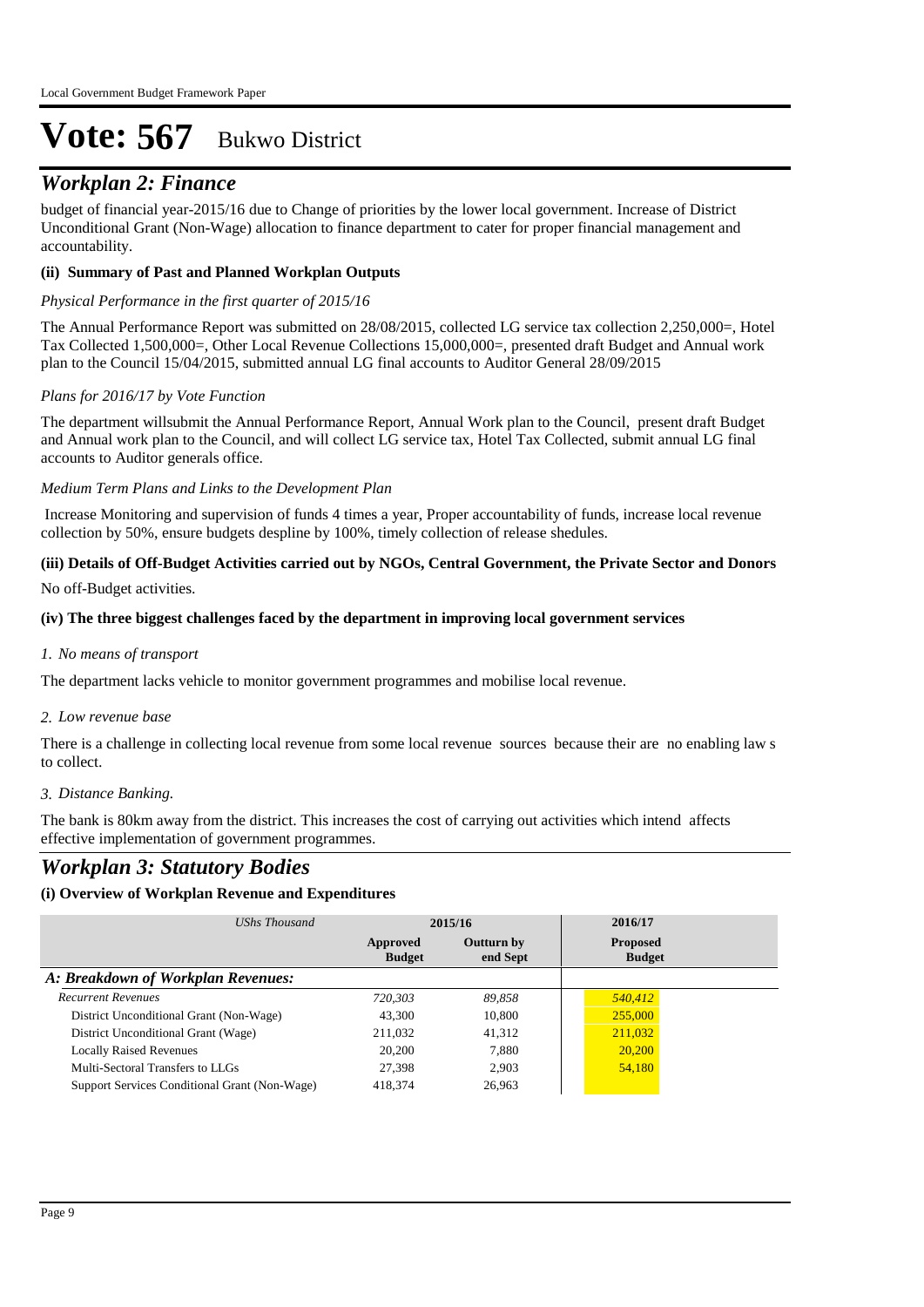### *Workplan 3: Statutory Bodies*

| <b>UShs Thousand</b>                     |                           | 2015/16                       | 2016/17                          |  |
|------------------------------------------|---------------------------|-------------------------------|----------------------------------|--|
|                                          | Approved<br><b>Budget</b> | <b>Outturn by</b><br>end Sept | <b>Proposed</b><br><b>Budget</b> |  |
| <b>Total Revenues</b>                    | 720,303                   | 89,858                        | 540,412                          |  |
| <b>B: Overall Workplan Expenditures:</b> |                           |                               |                                  |  |
| Recurrent Expenditure                    | 720,303                   | 85,759                        | 540,412                          |  |
| Wage                                     | 170.091                   | 41,312                        | 211,032                          |  |
| Non Wage                                 | 550,212                   | 44,448                        | 329,380                          |  |
| Development Expenditure                  | 0                         | 0                             | 0                                |  |
| Domestic Development                     | 0                         | $\theta$                      |                                  |  |
| Donor Development                        | 0                         | $\Omega$                      | $\Omega$                         |  |
| <b>Total Expenditure</b>                 | 720,303                   | 85,759                        | 540,412                          |  |

#### *Revenue and Expenditure Performance in the first quarter of 2015/16*

The approved sector budget for the financial year was 720.3 million shillings and the actual cumulative funds received was 89. 9 million which is equal to quarter one outturn comprising of 12% of the approved budget and 74% of the quarter one plan. This was because, District unconditional Grant non-wage allocation increased to meet the unpaid councilors sitting allowances, Conditional transfers to Councilors allowances and Ex-Gratia received was 12% of the approved budget and 47% of the plan for

#### *Department Revenue and Expenditure Allocations Plans for 2016/17*

The proposed budget for FY 2016/1 is 540.4 million shillings which represent an decrease of 33.29% from the approved budget of FY 2015/16 because Pension for Teachers and Gratuity for Local Governments was budgeted in the FY 2015/16 but it is not in the budget for FY 2016/17 because it is under the budget for administration department.

#### **(ii) Summary of Past and Planned Workplan Outputs**

#### *Physical Performance in the first quarter of 2015/16*

The department cleared 38 land applications (registration, renewal, lease extensions) because the applications were few, conducted 1 land board meetings, reviewed 1 Auditor Generals queries discussed one report by council and discussed one LG PAC reports.

#### *Plans for 2016/17 by Vote Function*

Conduct 6 council sittings and 6 standing committee meetings, 4 LG PAC reports discussed by Council, 4 DSC meetings, 6 Contract committee meetings and 4 evaluation committee meetings , 4 Land board meetings.

#### *Medium Term Plans and Links to the Development Plan*

By mid FY 2017/18 the sector expects to achieved the following; Council meetings are conducted as planned and that policies are formulated for effective implementation, Make 10 bye laws, Approve workplans and Budgets of various Departments,Effective implementation of all on-going Projects to

ensure value money,Standing Committees of Council sit and make 100 recommendations to Council approval.

#### **(iii) Details of Off-Budget Activities carried out by NGOs, Central Government, the Private Sector and Donors**

There are no off-budget activities to be undertaken by the sector.

#### **(iv) The three biggest challenges faced by the department in improving local government services**

#### *Poor local revenue mobilization and enforcement. 1.*

The District Councilors are not doing their mandatory roles of mobilization and enforcement of tax payers. There is no political will to support collection of local revenue.

*2.*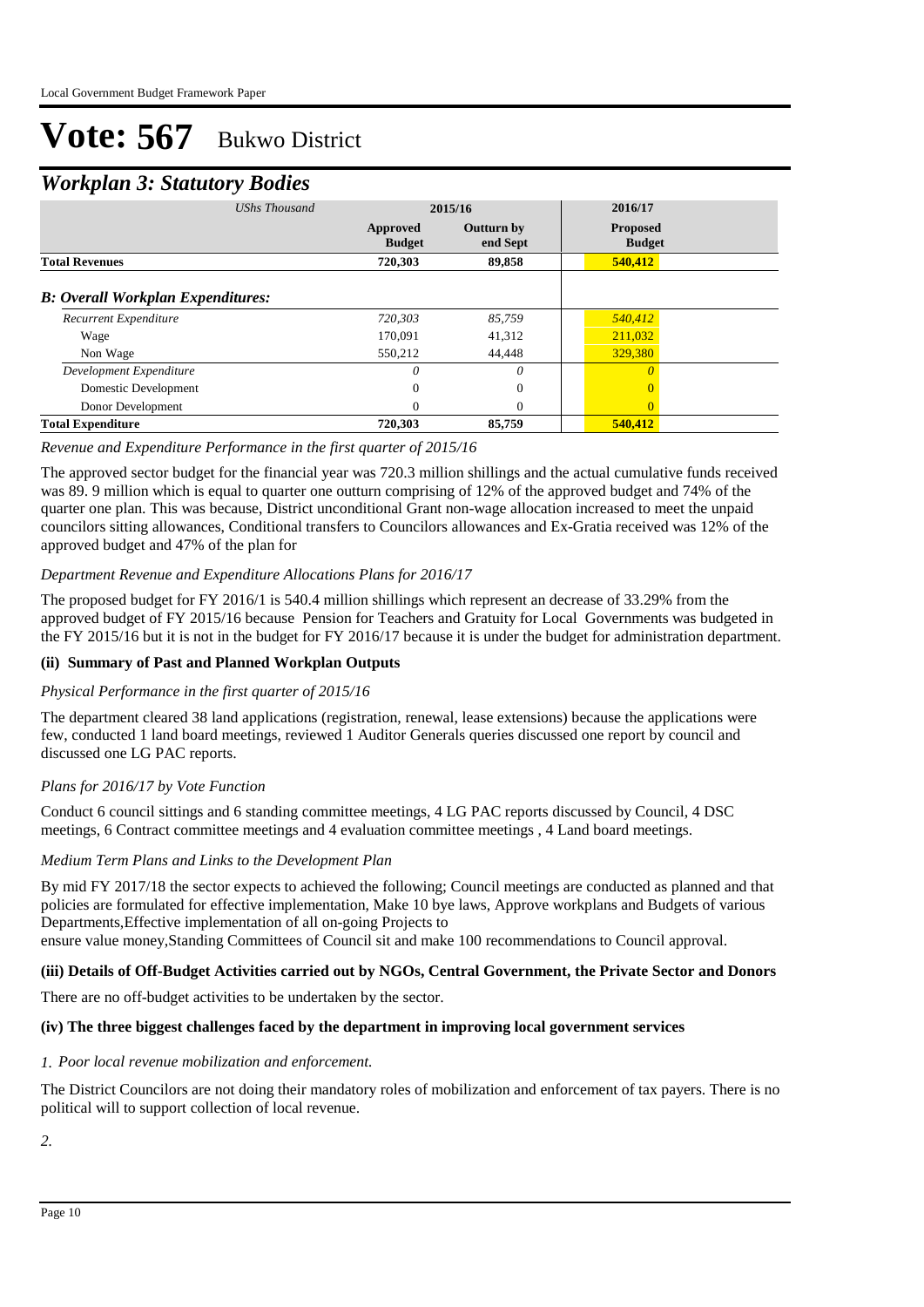*Workplan 3: Statutory Bodies 3.*

### *Workplan 4: Production and Marketing*

#### **(i) Overview of Workplan Revenue and Expenditures**

| <b>UShs Thousand</b>                     |                                  | 2015/16                       | 2016/17                          |  |
|------------------------------------------|----------------------------------|-------------------------------|----------------------------------|--|
|                                          | <b>Approved</b><br><b>Budget</b> | <b>Outturn by</b><br>end Sept | <b>Proposed</b><br><b>Budget</b> |  |
| A: Breakdown of Workplan Revenues:       |                                  |                               |                                  |  |
| <b>Recurrent Revenues</b>                | 181,198                          | 17,137                        | 168,256                          |  |
| District Unconditional Grant (Non-Wage)  | 4.000                            |                               | 4,000                            |  |
| District Unconditional Grant (Wage)      | 13.651                           | 0                             |                                  |  |
| <b>Locally Raised Revenues</b>           | 2,000                            | 0                             |                                  |  |
| Multi-Sectoral Transfers to LLGs         |                                  | 0                             | 1,300                            |  |
| Sector Conditional Grant (Non-Wage)      | 24,629                           | 6,157                         | 26,054                           |  |
| Sector Conditional Grant (Wage)          | 136,919                          | 10,980                        | 136,902                          |  |
| Development Revenues                     | 19.673                           | 4.918                         | $\theta$                         |  |
| Development Grant                        | 19,673                           | 4,918                         |                                  |  |
| <b>Total Revenues</b>                    | 200,871                          | 22,055                        | 168,256                          |  |
| <b>B: Overall Workplan Expenditures:</b> |                                  |                               |                                  |  |
| Recurrent Expenditure                    | 181,198                          | 17,137                        | 168,256                          |  |
| Wage                                     | 150,570                          | 10,980                        | 136,902                          |  |
| Non Wage                                 | 30,629                           | 6,157                         | 31,354                           |  |
| Development Expenditure                  | 19,673                           | 4,555                         | 0                                |  |
| Domestic Development                     | 19,673                           | 4,555                         | $\Omega$                         |  |
| Donor Development                        | $\Omega$                         | $\Omega$                      | $\Omega$                         |  |
| <b>Total Expenditure</b>                 | 200,871                          | 21,692                        | 168,256                          |  |

*Revenue and Expenditure Performance in the first quarter of 2015/16*

The approved budget is 200.9 million shillings and the cumulative outturn is 22.1 million shillings which is equal to quarter outturn comprising of 11% of the approved budget and 49% of the plan for quarter.This was due to District Unconditional Grant – Wage which was budgeted but was not realized since the staff who used to benefit from this grant are now earning from Agric. Ext Salries. Agric. Ext Salaries received was only 32% of the plan for quarter because district service delayed to conduc

#### *Department Revenue and Expenditure Allocations Plans for 2016/17*

The proposed sector budget is 168.26 million shillings which represent 16.24% decrease from the approved budget of FY 2015/16. This is because the staff who used the earn salaries under district unconditional grant wage are now earning under sector conditional grant wage. The development grant was not allocated to the sector due change district priorities for FY 2016/17.

#### **(ii) Summary of Past and Planned Workplan Outputs**

#### *Physical Performance in the first quarter of 2015/16*

1 Work plan prepared, 1progress report prepared and submitted to MAAIF and 1 staff meetings held, 3 staffs paid salaries for 3 months, specifications for Agricultural technologies prepared. 85 farmers assisted to diagnose pests and diseases attacking their crops and train them on how to manage. 800 Pets vaccinated against Rabies, 450 Livestock undertaken in the slaughter slabs, Four streams treated with Copper Sulphate to control Leaches

#### *Plans for 2016/17 by Vote Function*

The Key sector outputs include; increase extention coverage to cater for all farmers under opration wealth creation; collect, carry out 6 pest, vector and disease control interventions, increase No. of livestock vaccinated to 133,000 up from 109,300 and improve breed using AI services and enforcement of agricultural laws and regulations.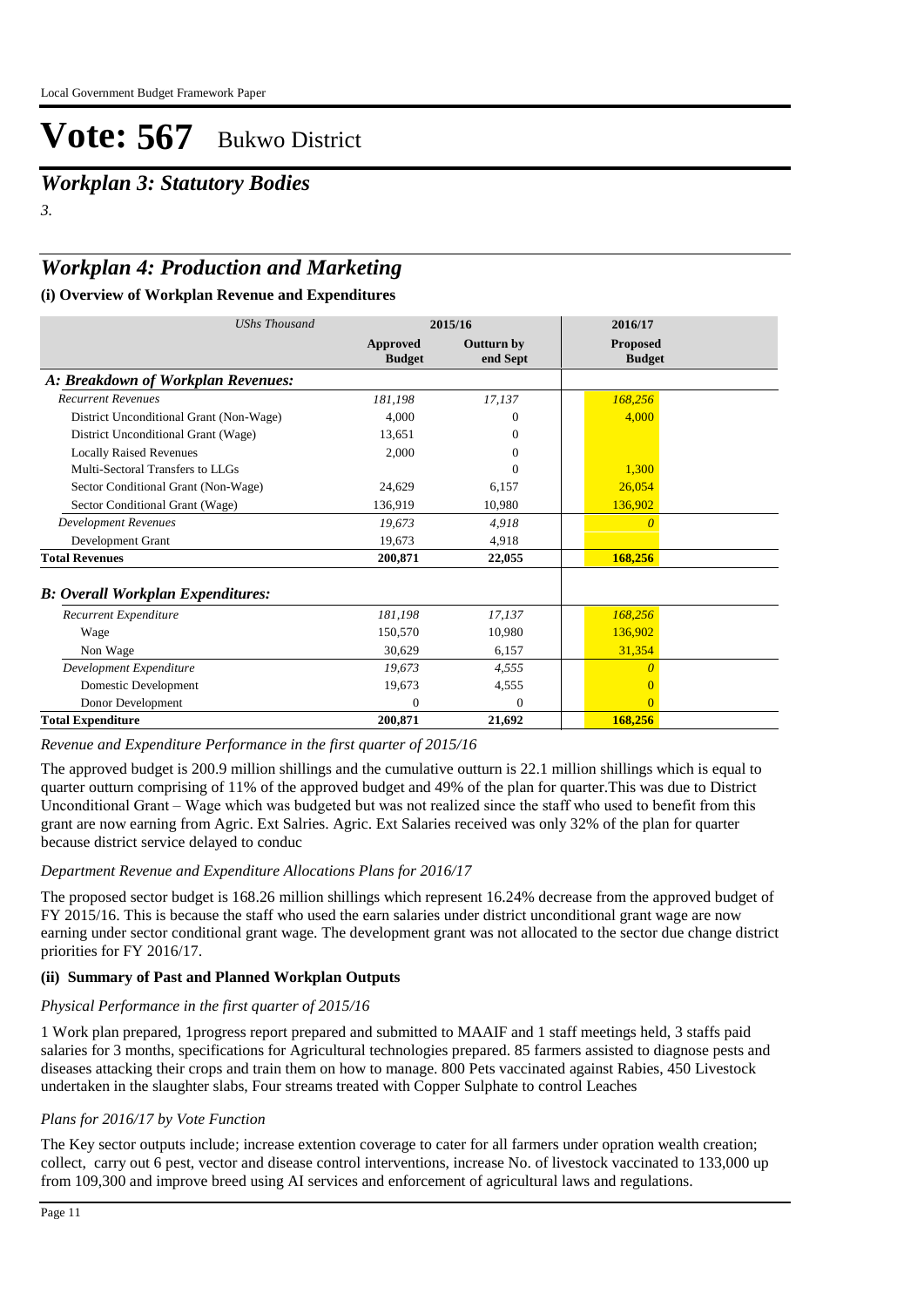## *Workplan 4: Production and Marketing*

#### *Medium Term Plans and Links to the Development Plan*

The key Medium term sector plans include; Increase no. of farmers accessing Agriculture Advisory services to 45% by mid 2017; Increase no. of farmers adopting new production technologies to 40% by mid 2017; Increase fertilizer rate to 65% by mid 2017; Increase mechanization rate to 30% by mid 2017. Improve Inspection and registration of agro input dealers,, improve farmer training to 50% by mid 2017, increase demonstration of pests and diseases control measures, increase the No. of livestock vac

#### **(iii) Details of Off-Budget Activities carried out by NGOs, Central Government, the Private Sector and Donors**

There are no off-budget activities

#### **(iv) The three biggest challenges faced by the department in improving local government services**

#### *Thin Staffing at the LLGs 1.*

There are no extension workers at the sub county level due to delay by the district to recruit these staff.

#### *Un predictable weather 2.*

Changes in the normal weather patterns does not permit proper planning by the farmers

*3.*

### *Workplan 5: Health*

#### **(i) Overview of Workplan Revenue and Expenditures**

| <b>UShs Thousand</b>                                 |                                  | 2015/16                       | 2016/17                   |  |
|------------------------------------------------------|----------------------------------|-------------------------------|---------------------------|--|
|                                                      | <b>Approved</b><br><b>Budget</b> | <b>Outturn by</b><br>end Sept | Proposed<br><b>Budget</b> |  |
| A: Breakdown of Workplan Revenues:                   |                                  |                               |                           |  |
| <b>Recurrent Revenues</b>                            | 1,908,948                        | 449,135                       | 2,193,444                 |  |
| District Unconditional Grant (Non-Wage)              |                                  | $\Omega$                      | 388,430                   |  |
| Multi-Sectoral Transfers to LLGs                     | 113,747                          | 25,974                        | 10,415                    |  |
| Other Transfers from Central Government              |                                  | 14,248                        |                           |  |
| Sector Conditional Grant (Non-Wage)                  | 202,036                          | 50,509                        | 201,434                   |  |
| Sector Conditional Grant (Wage)                      | 1,593,165                        | 358,403                       | 1,593,165                 |  |
| <b>Development Revenues</b>                          | 521.300                          | 70,161                        | 239,928                   |  |
| Development Grant                                    | 157,244                          | 31,449                        | 31,614                    |  |
| District Discretionary Development Equalization Gran | 8.646                            | $\theta$                      | 168,191                   |  |
| Donor Funding                                        | 349,359                          | 38,712                        |                           |  |
| Multi-Sectoral Transfers to LLGs                     | 6,051                            | 0                             | 27,000                    |  |
| <b>Transitional Development Grant</b>                | $\Omega$                         | 0                             | 13,124                    |  |
| <b>Total Revenues</b>                                | 2,430,248                        | 519,295                       | 2,433,372                 |  |
| <b>B: Overall Workplan Expenditures:</b>             |                                  |                               |                           |  |
| Recurrent Expenditure                                | 1,908,948                        | 429,202                       | 2,193,444                 |  |
| Wage                                                 | 1,593,165                        | 358,403                       | 1,593,165                 |  |
| Non Wage                                             | 315,783                          | 70,798                        | 600,279                   |  |
| Development Expenditure                              | 521,300                          | 31,545                        | 239,928                   |  |
| Domestic Development                                 | 171,941                          | $\mathbf{0}$                  | 239,928                   |  |
| Donor Development                                    | 349.359                          | 31,545                        | $\Omega$                  |  |
| <b>Total Expenditure</b>                             | 2,430,248                        | 460,747                       | 2,433,372                 |  |

*Revenue and Expenditure Performance in the first quarter of 2015/16*

The approved sector budget is 2.43 billion and the cumulative funds received was 519.3 million which is equal to Quarter one outturn comprising of 21% of the approved budget and 92% of quarter one budget. The department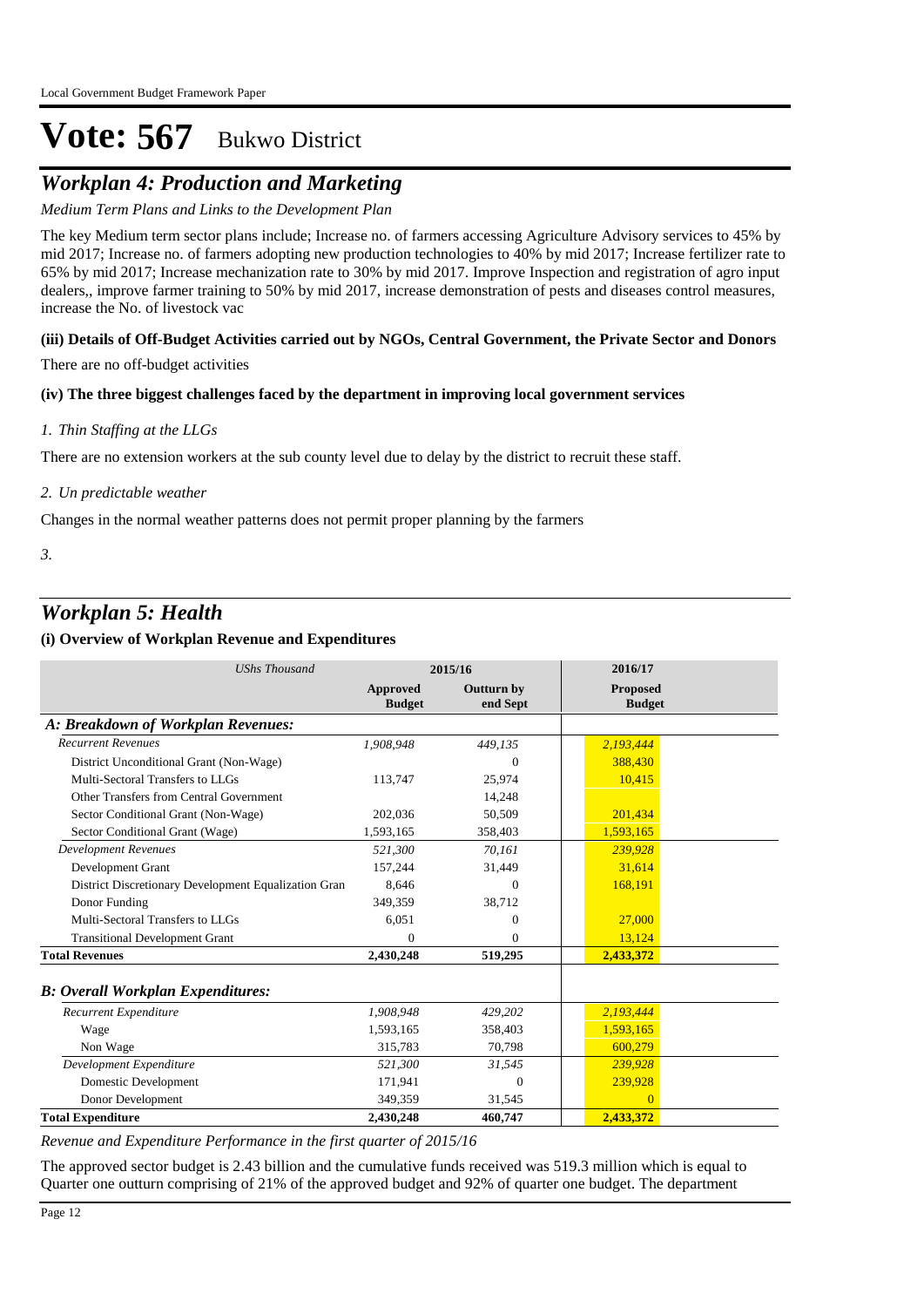## *Workplan 5: Health*

realized 448.967 Million of recurrent revenue which is equal to 94% and 24% of the quarterly and annual approved budget respectively and 70.161 million of development revenues which is equal to 79% and 13% of the Quarterly and annual approved budget respectively.

#### *Department Revenue and Expenditure Allocations Plans for 2016/17*

The proposed sector budget for F/Y 2016/17 is 2.433 billion shillings which represents 0.13% increase from the approved budget of 2015/16 due to increase of District Discretionary Development Equalization Grant to cater for construction of the OPD block in Chesimat HCII, The Multi-Sectoral Transfers to LLGs remains reduced by 90% because their hard to reach allowances was budgeted under District Health Office.

#### **(ii) Summary of Past and Planned Workplan Outputs**

#### *Physical Performance in the first quarter of 2015/16*

There were 182 Deliveries conducted in the District/General Hospitals, 7,177Patients visited the Outpatient department in the District/General Hospital, 569 Patients visited the Inpatient department in the District/General Hospital, 40 Deliveries conducted in the NGO Hospital Facility, 2,140 Patients visited the Outpatient department in the NGO Hospital Facility, 457 patients visited the Inpatient department in the NGO Hospital Facility, 29,341 Patients visited the Outpatient department.

#### *Plans for 2016/17 by Vote Function*

Rehabilitation of three OPD blocks, scaling up of out-patient service uptake in District Hospital facility to over 30000, deliveries to 500, in-patient to 2300, increasing of health related training sessions to 124, scaling up the proportion of deliveries conducted in the Govt. health facilities to 700, scaling up of in-patient service uptake in Govt. health facilities to 1200, Scaling up children immunized with Pentavalent Vaccine to 3650 children, scaling up of out-patient service uptake in D

#### *Medium Term Plans and Links to the Development Plan*

By Mid FY 2017/18 we intend to achieve the following; Scaling up the proportion of deliveries conducted in the Govt. health facilities to 3,244, scaling up of in-patient service uptake in Govt. health facilities to 4,002. Immunization of 6,151 children with Pentavalent vaccine, completion of one maternity ward and rehabilitation of two OPD blocks, scaling up of out-patient service uptake in District Hospital facility to over 29,000, increasing of health related training sessions to 320.

#### **(iii) Details of Off-Budget Activities carried out by NGOs, Central Government, the Private Sector and Donors**

The off-budget activities will include mobilization of communities on the importance of health facility deliveries, distribution of mosquito nets to pregnant mothers, gumboots, umbrellas, raincoats and training of the VHT's by PACE, VCT services by Uganda Aids Commission

#### **(iv) The three biggest challenges faced by the department in improving local government services**

#### *Low staffing level 1.*

There is severe shortage of critical cardres like the Medical officers, Midwives, Lab. Technicians and Technologists, this has tremendously affected delivery of services as planned.The current staffing level is at 56% against national 65%

#### *Inadequate transport 2.*

The department has only one old vehicle for the District Health officer which currently requires high repair and maintenance costs, one vehicle for the hospital for coordination an ambulance. No motor cycles at all levels.

*3.*

### *Workplan 6: Education*

#### **(i) Overview of Workplan Revenue and Expenditures**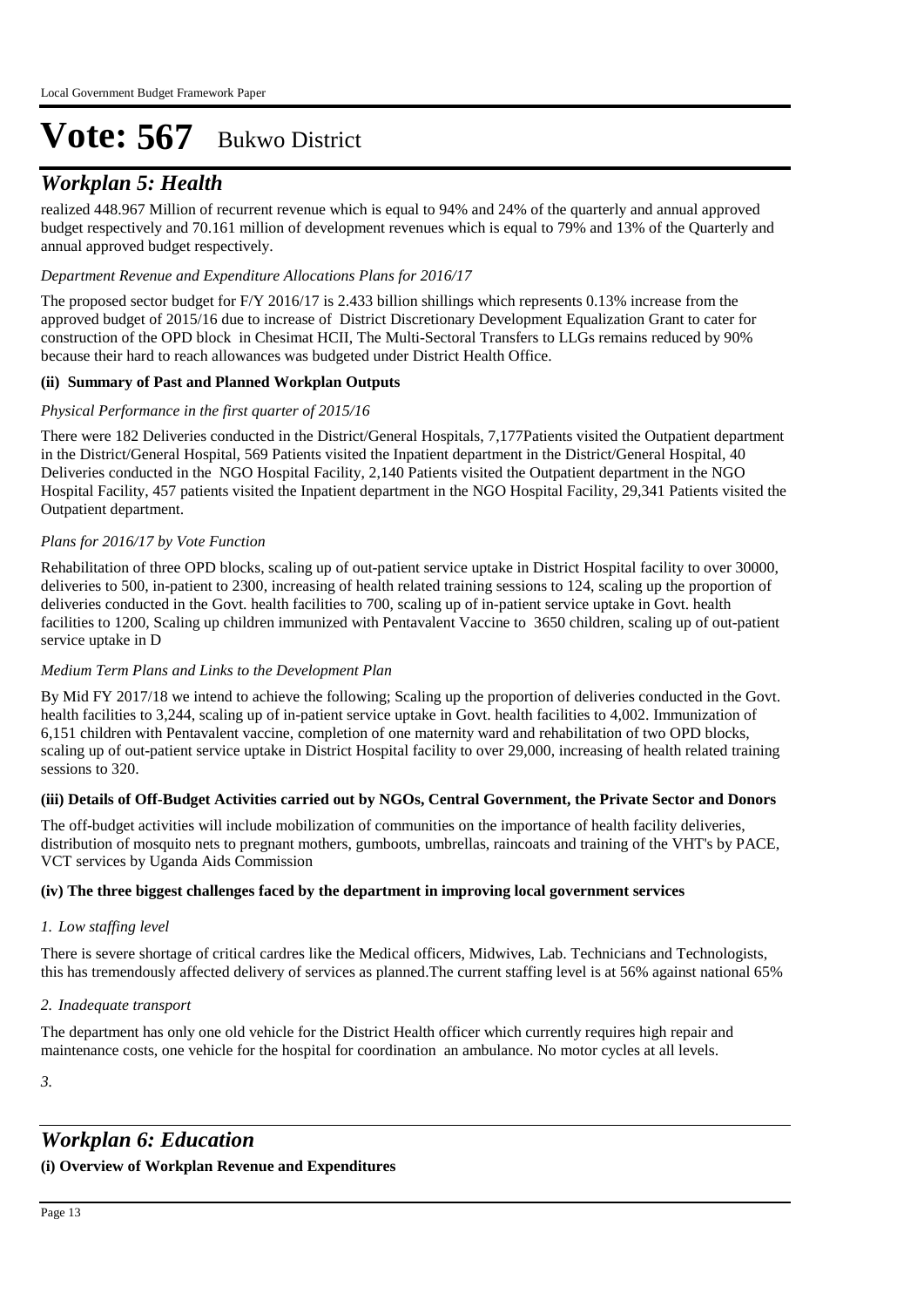### *Workplan 6: Education*

| <b>UShs Thousand</b>                                 |                                  | 2015/16                       | 2016/17                          |
|------------------------------------------------------|----------------------------------|-------------------------------|----------------------------------|
|                                                      | <b>Approved</b><br><b>Budget</b> | <b>Outturn by</b><br>end Sept | <b>Proposed</b><br><b>Budget</b> |
| A: Breakdown of Workplan Revenues:                   |                                  |                               |                                  |
| <b>Recurrent Revenues</b>                            | 6,752,658                        | 1,510,076                     | 5,800,633                        |
| District Unconditional Grant (Non-Wage)              |                                  | 0                             | 132,854                          |
| District Unconditional Grant (Wage)                  | 39,062                           | 10,819                        |                                  |
| <b>Locally Raised Revenues</b>                       | 6.000                            | 0                             | 6.000                            |
| Multi-Sectoral Transfers to LLGs                     | 1,135,973                        | 10,018                        | 6,100                            |
| Other Transfers from Central Government              |                                  | 2,926                         |                                  |
| Sector Conditional Grant (Non-Wage)                  | 1,143,134                        | 377,005                       | 1,227,204                        |
| Sector Conditional Grant (Wage)                      | 4,428,489                        | 1,109,308                     | 4,428,475                        |
| <b>Development Revenues</b>                          | 307.859                          | 70,131                        | 333,119                          |
| Development Grant                                    | 275,640                          | 55,128                        | 159,490                          |
| District Discretionary Development Equalization Gran | 25,180                           | 6,248                         |                                  |
| Multi-Sectoral Transfers to LLGs                     | 7,040                            | 8,755                         | 173,629                          |
| <b>Total Revenues</b>                                | 7,060,517                        | 1,580,207                     | 6,133,752                        |
| <b>B: Overall Workplan Expenditures:</b>             |                                  |                               |                                  |
| Recurrent Expenditure                                | 6,752,658                        | 1,508,798                     | 5,800,633                        |
| Wage                                                 | 4,467,551                        | 1,120,127                     | 4,428,475                        |
| Non Wage                                             | 2,285,107                        | 388,671                       | 1,372,158                        |
| Development Expenditure                              | 307.859                          | 55,032                        | 333.119                          |
| Domestic Development                                 | 307,859                          | 55,032                        | 333,119                          |
| Donor Development                                    | $\Omega$                         | $\Omega$                      | $\overline{0}$                   |
| <b>Total Expenditure</b>                             | 7,060,517                        | 1,563,830                     | 6,133,752                        |

#### *Revenue and Expenditure Performance in the first quarter of 2015/16*

With the approved sector budget is 7.06 billion, the sector received 1.6 million shillings comprising of 22% of the approved budget and 93% of the plan for quarter. There was a high out turn for Development Revenues ( 891% of the plan for quarter) because at least 90% of the funds were budgeted to be spent UPE and USE are seen at 130% and 133% because government raised the threshold for release of the same grants after the sector had already completed budgeting. The overall expenditure was 1.56

#### *Department Revenue and Expenditure Allocations Plans for 2016/17*

The sector's approved budget is 6.1billion which reduced from 7.06billion budget for last financial year. This is largely because of the funds allocated to secondary and primary education has been reduced compared to last year's allocation to the sector. The sector' capital developmentnt was also cut by half way due to change of priorities. The Hard to Reach Allowance to the sector was also reduced substantively due to proper computation of the allowances.

#### **(ii) Summary of Past and Planned Workplan Outputs**

#### *Physical Performance in the first quarter of 2015/16*

The sector has 111 teaching and non-teaching staff who are paid because one have retired and two have transferred their services out the district, no students are passing O level until we receive senior four result for 2015 academic year, there are 5,325 students currently enrolled in USE out 5,399 because others have dropped out. All outputs under Education & Sports Management and Inspection were achieved as planned. About 506 primary teachers are paid salaries, and 512 qualified primary teac

#### *Plans for 2016/17 by Vote Function*

The sector plans to pay salaries to 115 primary school teachers, 116 secondary staff, enroll 34364 pupils and 6500 secondary students, construct 2 classrooms and 1(one 5 stance latrine, inspect 96 primary schools, 14 secondary schools and 1 technical institue, supply and install lightening arrestors to  $\overline{5}$  primary schools

#### *Medium Term Plans and Links to the Development Plan*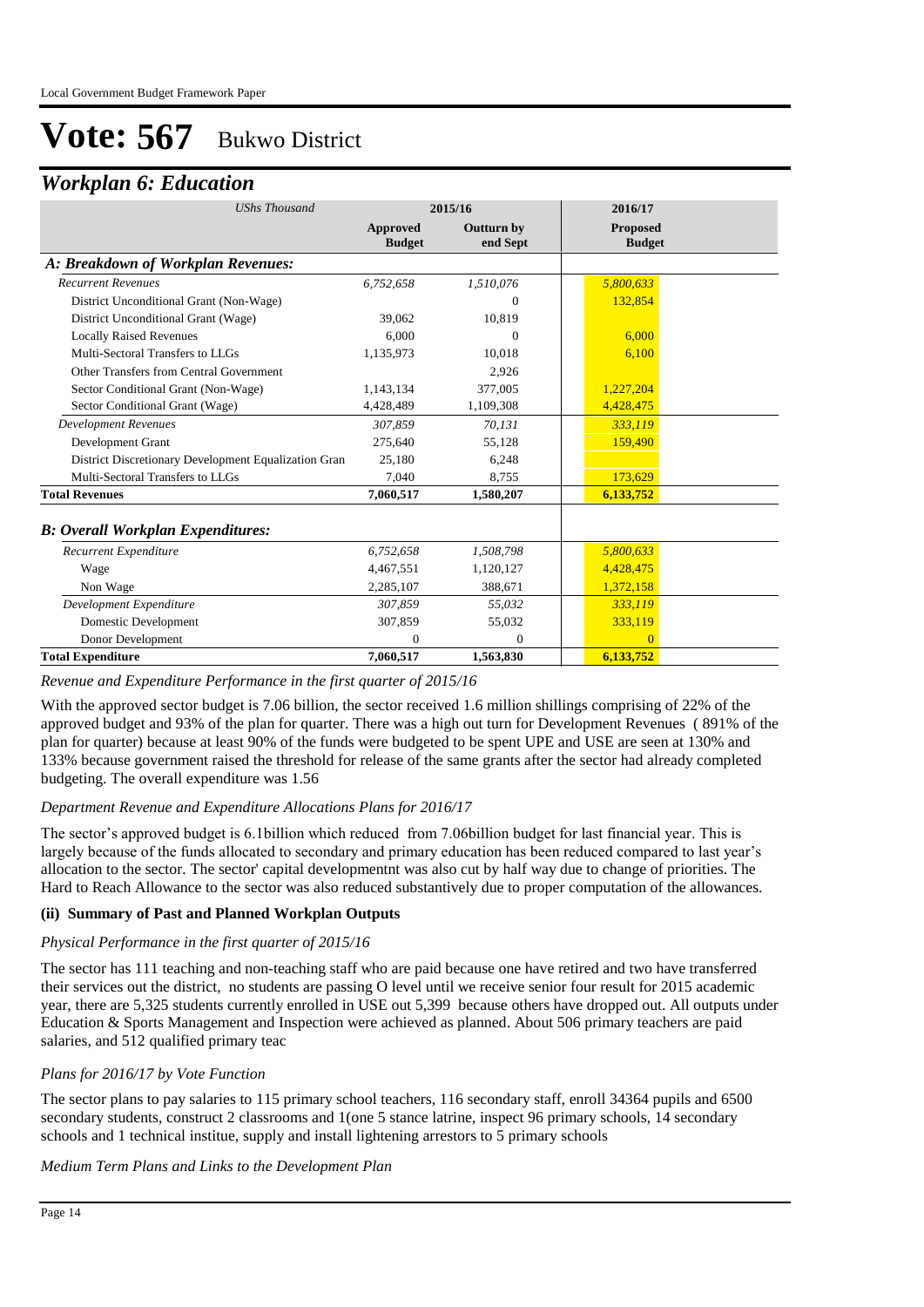## *Workplan 6: Education*

The sector plans to pay salaries to 115 primary school teachers, 116 secondary staff, enroll 34364 pupils and 6500 secondary students, construct 4 classrooms and 3(three) 5 stance latrine, inspect 90 primary schools, 11 secondary schools and 1 technical institue, supply and install lightening arrestors to 5 primary schools

#### **(iii) Details of Off-Budget Activities carried out by NGOs, Central Government, the Private Sector and Donors**

No off-budget activities

#### **(iv) The three biggest challenges faced by the department in improving local government services**

#### *Pupil absenteeism 1.*

parents don't want to send children to school on a daily basis and instead ues the to do labour and domestic work at home. Pupils also absentee themselves because of lack of mid dy meals at school.

#### *Inadequate infrastructure 2.*

The classrooms, latrines and desks available is not adequate compared to the pupil enrollment

#### *Inadequate monitoring and supervision 3.*

The difficult terran and poor roads makes it very difficult to reach schools

## *Workplan 7a: Roads and Engineering*

#### **(i) Overview of Workplan Revenue and Expenditures**

| <b>UShs Thousand</b>                           |                           | 2015/16                | 2016/17                          |
|------------------------------------------------|---------------------------|------------------------|----------------------------------|
|                                                | Approved<br><b>Budget</b> | Outturn by<br>end Sept | <b>Proposed</b><br><b>Budget</b> |
| A: Breakdown of Workplan Revenues:             |                           |                        |                                  |
| <b>Recurrent Revenues</b>                      | 416,727                   | 112,135                | 423,293                          |
| District Unconditional Grant (Wage)            | 50,652                    | 15,371                 | 50,652                           |
| Multi-Sectoral Transfers to LLGs               | 25,440                    | 6,625                  | 32,006                           |
| <b>Other Transfers from Central Government</b> | 340,635                   | 90,138                 | 340,635                          |
| <b>Development Revenues</b>                    | 108,464                   | 19,210                 | 86,280                           |
| Development Grant                              | 94,433                    | 18,887                 |                                  |
| Multi-Sectoral Transfers to LLGs               | 14,030                    | 323                    | 86,280                           |
| <b>Total Revenues</b>                          | 525,191                   | 131,345                | 509,573                          |
| <b>B</b> : Overall Workplan Expenditures:      |                           |                        |                                  |
| Recurrent Expenditure                          | 416,727                   | 86,751                 | 423,293                          |
| Wage                                           | 70,192                    | 21,997                 | 65,153                           |
| Non Wage                                       | 346,535                   | 64,754                 | 358,140                          |
| Development Expenditure                        | 108,464                   | 15,850                 | 86,280                           |
| Domestic Development                           | 108,464                   | 15,850                 | 86,280                           |
| Donor Development                              | $\Omega$                  | $\Omega$               | $\Omega$                         |
| <b>Total Expenditure</b>                       | 525,191                   | 102,601                | 509,573                          |

#### *Revenue and Expenditure Performance in the first quarter of 2015/16*

The approved sector budget is 525.19 million shillings and the actual cumulative funds received were 131.35 million shillings comprising of 25% of the approved budget and 133% of the plan for quarter because, Roads Rehabilitation Grant performance was high (1600% of the plan for quarter) and 20% of the Budget because budget is expected to be implemented in third quarter, Other Transfers from Central Government was higher than planned (115% of plan for quarter) but multisectoral transfers to L

#### *Department Revenue and Expenditure Allocations Plans for 2016/17*

The proposed budget for F/Y 2016/2017 is 509 million shillings against 524 million shillings for the F/Y 2015/2016 representing a decrease of 2.86% of the approved budget of FY 2015/16 due to changes in the allocation of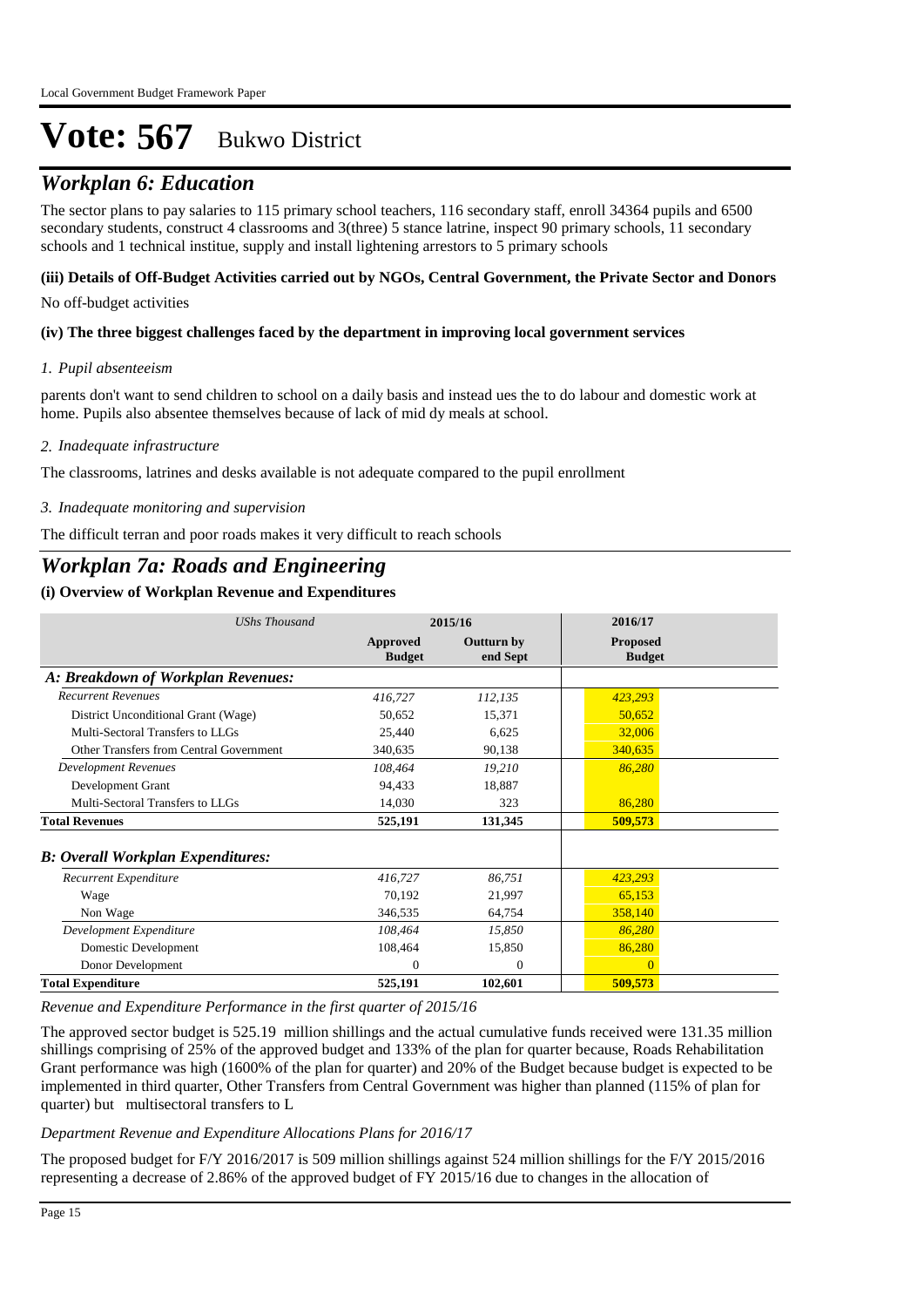## *Workplan 7a: Roads and Engineering*

development funds which affected the department. The proposed expenditure of 509 million shillings will be on Operation of District roads office (51.470 million shillings)' Community access road maintenance 26 million, Urban unpaved road maintenance 60 million.

#### **(ii) Summary of Past and Planned Workplan Outputs**

#### *Physical Performance in the first quarter of 2015/16*

Only 40 Km of District roads routinely maintained in quarter one out of the planned 60Km for the whole year, Length in Km of Urban unpaved roads routinely maintained was 4km and Length in Km of District roads maintained. Was 1 km because most roads are expected to be implemented in third quarter when the weather is conducive

#### *Plans for 2016/17 by Vote Function*

District roads periodically maintained of 3.5km at Suam ,Senendet, Riwo/kabei sub counties. Routine road maintenance of 154.5Km across all the sub counties and town council. Repairs and maintenance of road equipment ,maintenance/repairs of 4 bridges,. Construction of 3km of road, remove 20 bottle necks removed from CARs, 69 people employed in labour based works and 5 Road user committees trained

#### *Medium Term Plans and Links to the Development Plan*

Routine road maintance of 180km, Periodic maintenace of 20.5km ,Rehabilitation of roads 120km of the district road net work . This will make all this roads fair to goof and 90% of the communty is networked by Mid 2018.

#### **(iii) Details of Off-Budget Activities carried out by NGOs, Central Government, the Private Sector and Donors**

No off budget activities

#### **(iv) The three biggest challenges faced by the department in improving local government services**

*High rate of Road Detoriation 1.*

The loose soils colapses and silt the roads easly

#### *Lack of good qaulity gravel 2.*

The gravel is full of dead mater hence poor bonding of the road and the material

*Lack of complete road equipment 3.*

There is no dozer,wheel loader,surface vibretar and water boozer

### *Workplan 7b: Water*

#### **(i) Overview of Workplan Revenue and Expenditures**

| UShs Thousand                                        | 2015/16                   |                               | 2016/17                          |  |
|------------------------------------------------------|---------------------------|-------------------------------|----------------------------------|--|
|                                                      | Approved<br><b>Budget</b> | <b>Outturn by</b><br>end Sept | <b>Proposed</b><br><b>Budget</b> |  |
| A: Breakdown of Workplan Revenues:                   |                           |                               |                                  |  |
| <b>Recurrent Revenues</b>                            | 24.181                    | 5,353                         | 64,139                           |  |
| District Unconditional Grant (Wage)                  | 15.466                    | 2.849                         | 15,466                           |  |
| Multi-Sectoral Transfers to LLGs                     | 8.715                     | 2,505                         | 12,383                           |  |
| Sector Conditional Grant (Non-Wage)                  | $\theta$                  | $\Omega$                      | 36,290                           |  |
| Development Revenues                                 | 484,100                   | 95,191                        | 395,738                          |  |
| Development Grant                                    | 442,699                   | 88,540                        | 293,762                          |  |
| District Discretionary Development Equalization Gran | 5,000                     | $\Omega$                      |                                  |  |
| Multi-Sectoral Transfers to LLGs                     | 14,401                    | 1,151                         | 79,976                           |  |
| <b>Transitional Development Grant</b>                | 22,000                    | 5,500                         | 22,000                           |  |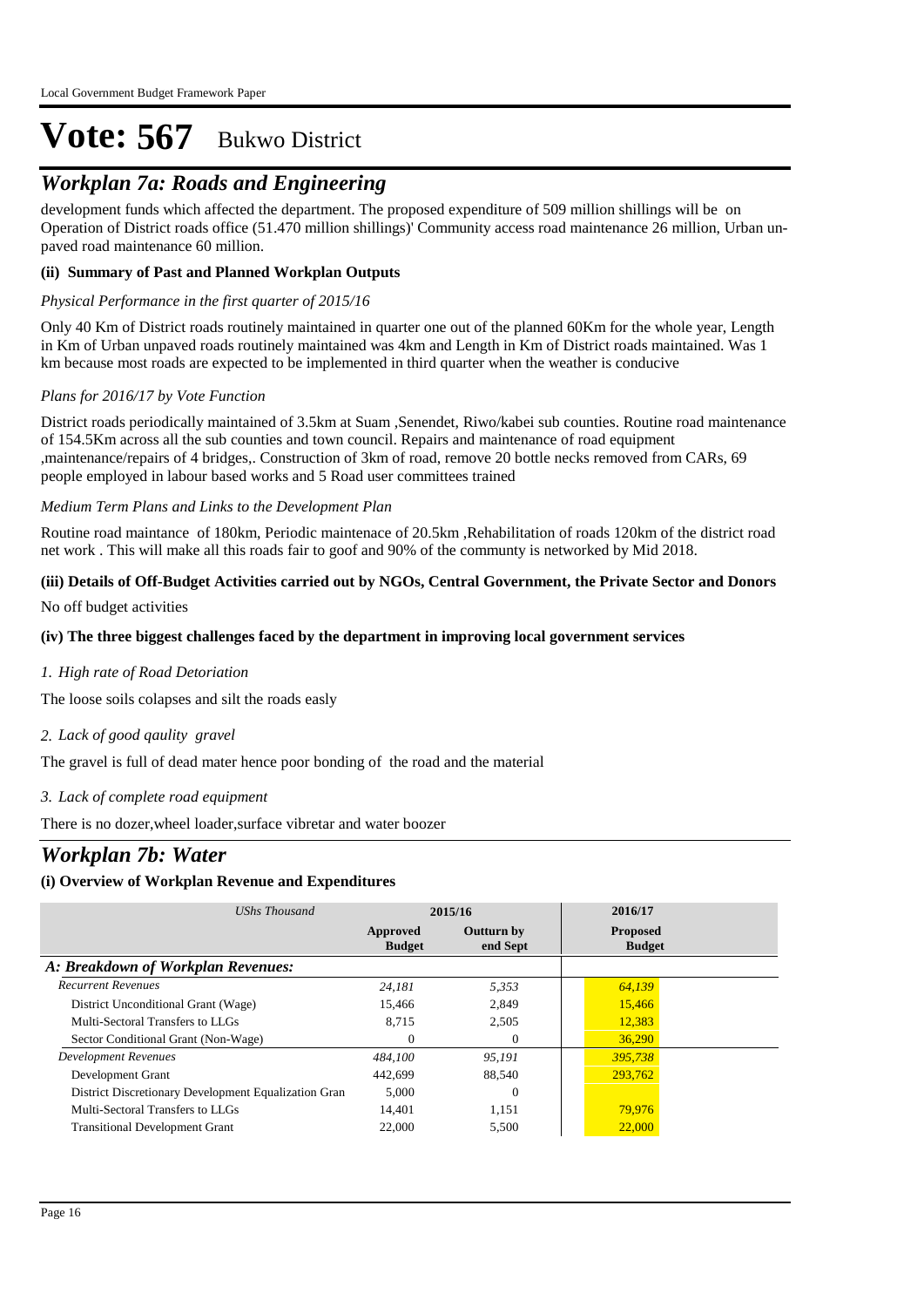### *Workplan 7b: Water*

| ┻<br><b>UShs Thousand</b>                | 2015/16                   |                               | 2016/17                          |  |
|------------------------------------------|---------------------------|-------------------------------|----------------------------------|--|
|                                          | Approved<br><b>Budget</b> | <b>Outturn by</b><br>end Sept | <b>Proposed</b><br><b>Budget</b> |  |
| <b>Total Revenues</b>                    | 508,282                   | 100.544                       | 459,876                          |  |
| <b>B:</b> Overall Workplan Expenditures: |                           |                               |                                  |  |
| Recurrent Expenditure                    | 46.181                    | 10.701                        | 64,139                           |  |
| Wage                                     | 23.881                    | 5,353                         | 23,881                           |  |
| Non Wage                                 | 22,300                    | 5,348                         | 40,258                           |  |
| Development Expenditure                  | 462,100                   | 52.796                        | 395,738                          |  |
| Domestic Development                     | 462,100                   | 52,796                        | 395,738                          |  |
| Donor Development                        | $\Omega$                  | $\Omega$                      | $\Omega$                         |  |
| <b>Total Expenditure</b>                 | 508,282                   | 63,497                        | 459,876                          |  |

#### *Revenue and Expenditure Performance in the first quarter of 2015/16*

The approved annual budget is 508.282 million shillings and the cumulative out turn is 100.544 million shillings which is equal to quarter one outturn representing 20% of the approved annual budget and 112% of quarter one plan (89.8 million) because Multi-Sectoral Transfers to LLGs under development was not realized because Local revenue collected was low because of inadequate staff to enforce tax collections.

#### *Department Revenue and Expenditure Allocations Plans for 2016/17*

The proposed budget for the sector is 459.88 million shillings which represents 10% decrease from the approved budget for financial year 2015/16 because though sector conditional grant non -wage was budgeted to cater for sanitation activities, development budget for FY 2016/17 was reduced by 18.25% due to change of priorities funded under District Discretionary Development Equalization Grant.

#### **(ii) Summary of Past and Planned Workplan Outputs**

#### *Physical Performance in the first quarter of 2015/16*

The department conducted 5 supervision visits during and after construction, conducted one District Water Supply and Sanitation Coordination Meetings, tested 4 sources for water quality,1 water and Sanitation promotional events undertaken, formed one water user committees and trained 30 of them and conducted one advocacy activities (drama shows, radio spots, public campaigns) on promoting water, sanitation and good hygiene practices

#### *Plans for 2016/17 by Vote Function*

Extension of Tasakya GFS -4.5KMs from KapkorosParish to Senendet Primary school in senedet sub county, extension of Chemwamat GFS 4KMs from Chepkwasta to Sungora parish in chepkwasta sub county and extension of Bukwo GFS from Chepkwasta Parish to Amanang and Muimet parish- 3.5KMs in Bukwo Sub county. 60 supervision visits, conduct 4 advocacy activities and110 water points tested for quality.

#### *Medium Term Plans and Links to the Development Plan*

The key sector medium term plans include; increasing safe water coverage to 80% by mid 2017, increase awareness of communities on operation and maintenance of existing water facilities to 100% by mid 2017.

#### **(iii) Details of Off-Budget Activities carried out by NGOs, Central Government, the Private Sector and Donors**

No off-budget activities

#### **(iv) The three biggest challenges faced by the department in improving local government services**

#### *Poor operation and maintenance 1.*

Neglegency by water user committes in performing their roles, in operation and maintenance of water and sanitation facilities

#### *Inadquate exemplary leadership 2.*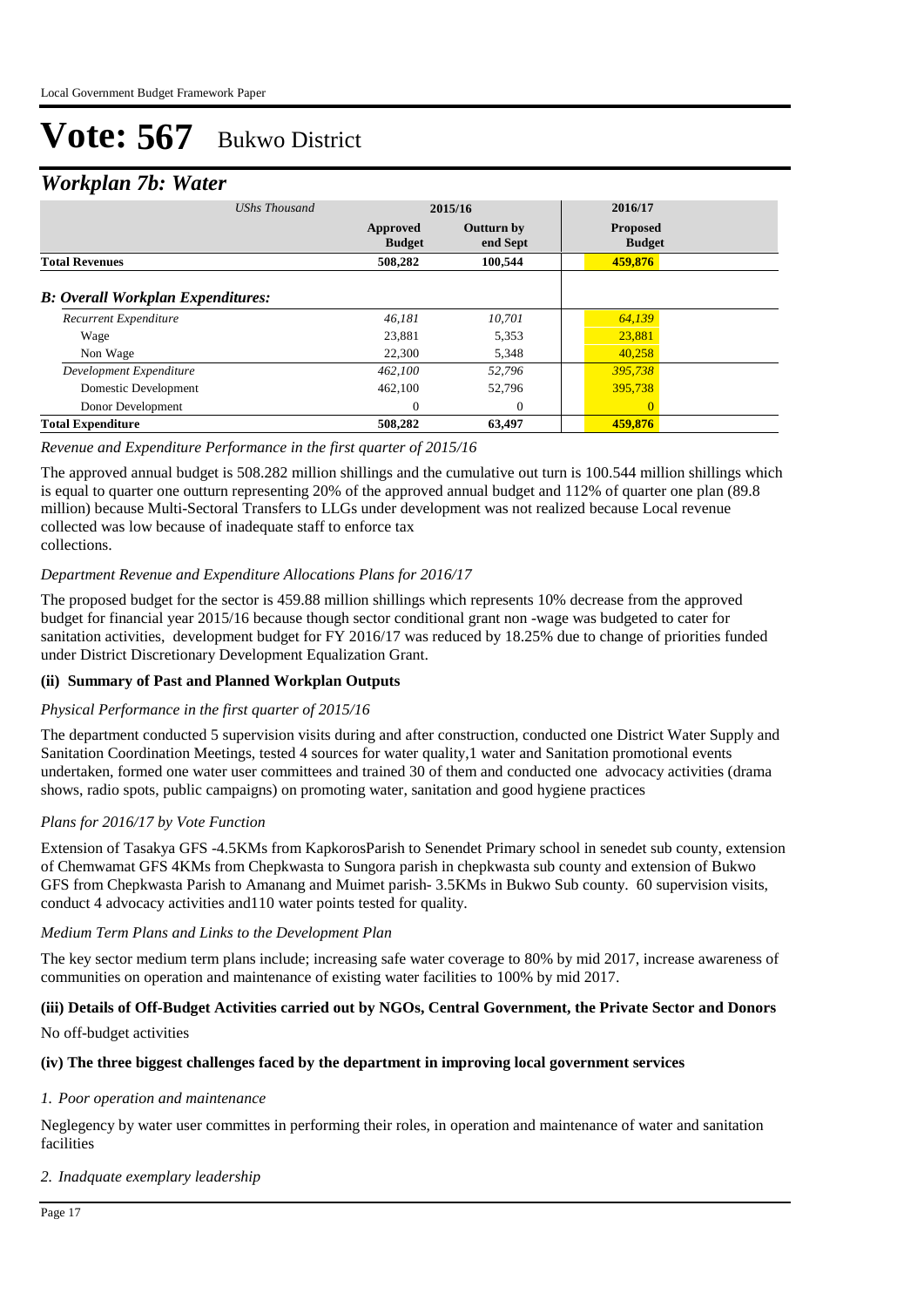### *Workplan 7b: Water*

Community leaders don't have sanitary facilities e.g pit latrines.

#### *Limited enviroment health staff 3.*

Inadquate sensitisation and follow ups in the communities.

### *Workplan 8: Natural Resources*

#### **(i) Overview of Workplan Revenue and Expenditures**

| <b>UShs Thousand</b>                     | 2015/16                   |                               | 2016/17                          |
|------------------------------------------|---------------------------|-------------------------------|----------------------------------|
|                                          | Approved<br><b>Budget</b> | <b>Outturn by</b><br>end Sept | <b>Proposed</b><br><b>Budget</b> |
| A: Breakdown of Workplan Revenues:       |                           |                               |                                  |
| <b>Recurrent Revenues</b>                | 79,389                    | 20,533                        | 65,762                           |
| District Unconditional Grant (Wage)      | 52,579                    | 14,633                        | 52,579                           |
| <b>Locally Raised Revenues</b>           | 3,011                     | 0                             | 3,011                            |
| Multi-Sectoral Transfers to LLGs         | 200                       | 0                             | 5,807                            |
| Sector Conditional Grant (Non-Wage)      | 23,599                    | 5,900                         | 4,365                            |
| <b>Development Revenues</b>              | 7,363                     | 0                             | 2,000                            |
| Multi-Sectoral Transfers to LLGs         | 7,363                     | 0                             | 2,000                            |
| <b>Total Revenues</b>                    | 86,752                    | 20,533                        | 67,762                           |
| <b>B: Overall Workplan Expenditures:</b> |                           |                               |                                  |
| Recurrent Expenditure                    | 79,389                    | 19,278                        | 65,762                           |
| Wage                                     | 52,579                    | 14,633                        | 52,579                           |
| Non Wage                                 | 26,810                    | 4,645                         | 13,183                           |
| Development Expenditure                  | 7,363                     | 0                             | 2,000                            |
| Domestic Development                     | 7,363                     | $\mathbf{0}$                  | 2,000                            |
| Donor Development                        | 0                         | $\mathbf{0}$                  | $\left($                         |
| <b>Total Expenditure</b>                 | 86,752                    | 19,278                        | 67,762                           |

*Revenue and Expenditure Performance in the first quarter of 2015/16*

The approved budget is 86.752 million shillings and the cumulative outturn was 20.5 million shillings which is equal to quarter outturn Contributing to 24% of the approved budget and 97% of the plan for quarter one, because no local revenue was allocated to the department and no Multi-Sectoral Transfers to LLGs realized since sensitization of the community on local revenue was going on. The overall work plan expenditure is 19.3 million shillings (1% of the approved budget). The quarterly expen

#### *Department Revenue and Expenditure Allocations Plans for 2016/17*

The proposed budget is 67.8 million shillings which represents 21.9% decrease from FY-2015/16 approved budget due to reduction of Sector Conditional Grant (Non-Wage) by 81.5 % due to change of priorities by Multi-Sectoral Transfers to LLGs and those funded under district discretional development equalization grant.

#### **(ii) Summary of Past and Planned Workplan Outputs**

*Physical Performance in the first quarter of 2015/16*

one monitoring and compliance surveys and one environmental monitoring visits under PRDP) was conducted

#### *Plans for 2016/17 by Vote Function*

Formation of one water shed management committee, four wetland action plans and regulations developed, two hectares of wetlands demarcated and restored, conduct four monitoring and compliance surveys undertaken.

#### *Medium Term Plans and Links to the Development Plan*

Conservation of the environment for sustainable development, Sufficient tree cover of about 200 Square kilometer, Reduction in soil erosion; wetland salutation and encroachment by 20%, Minimize pollution on the environment to 10%.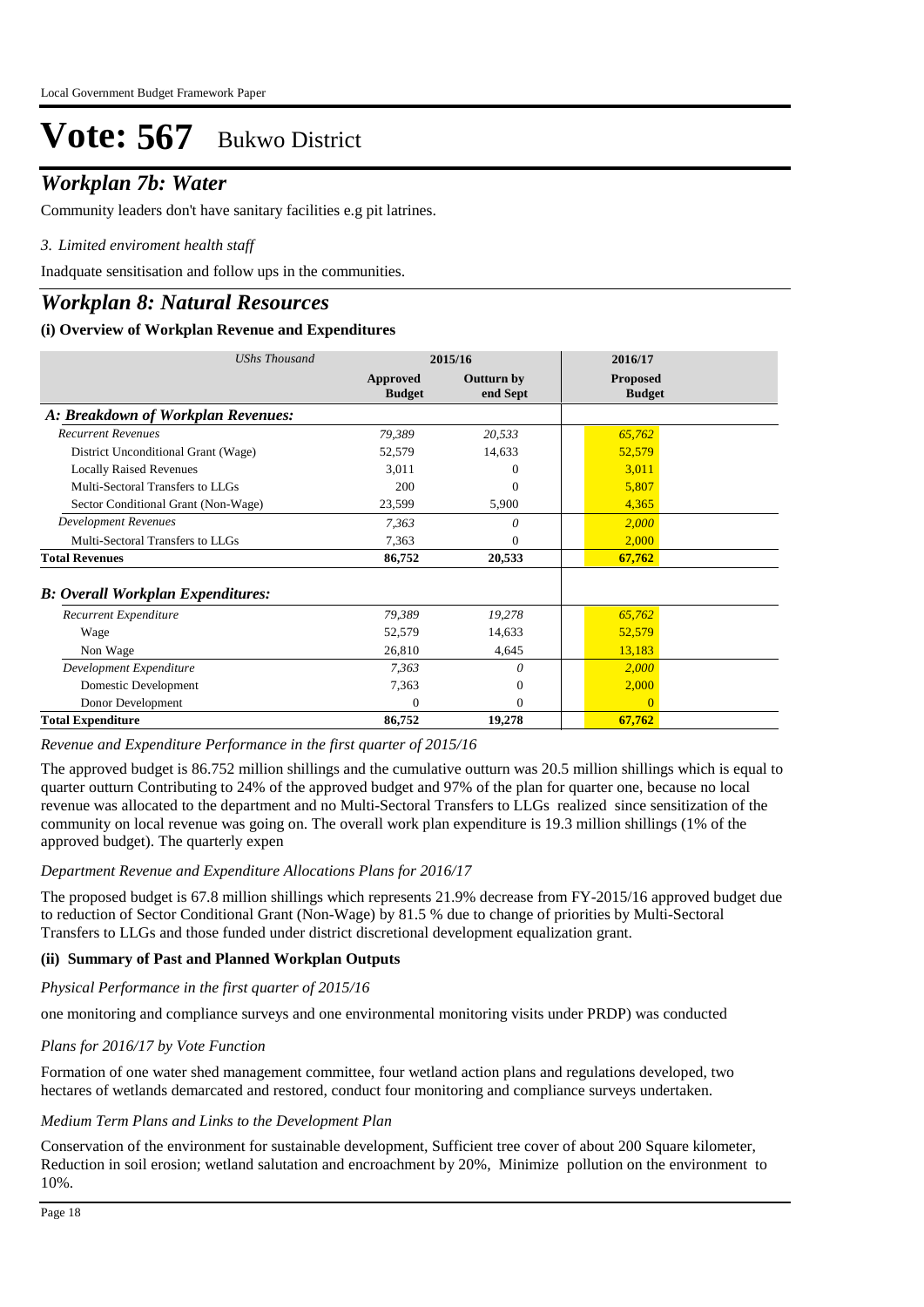### *Workplan 8: Natural Resources*

No off-budget activities **(iii) Details of Off-Budget Activities carried out by NGOs, Central Government, the Private Sector and Donors** 

#### **(iv) The three biggest challenges faced by the department in improving local government services**

#### *Lack of transport 1.*

The department is made of sectors that are field based yet there is only one motorcycle and inadequate funding.

#### *Uder staffing 2.*

Sector of lands and physical planning do not have staff e.g surveyor, physical planner, cartographer.

#### *Limited office space 3.*

All the Staff are congested in one small offices.

### *Workplan 9: Community Based Services*

#### **(i) Overview of Workplan Revenue and Expenditures**

| <b>UShs Thousand</b>                      | 2015/16                   |                               | 2016/17                          |
|-------------------------------------------|---------------------------|-------------------------------|----------------------------------|
|                                           | Approved<br><b>Budget</b> | <b>Outturn by</b><br>end Sept | <b>Proposed</b><br><b>Budget</b> |
| A: Breakdown of Workplan Revenues:        |                           |                               |                                  |
| <b>Recurrent Revenues</b>                 | 279,216                   | 70,184                        | 331,029                          |
| District Unconditional Grant (Non-Wage)   |                           | $\Omega$                      | 13,498                           |
| District Unconditional Grant (Wage)       | 26.497                    | 8,285                         | 66.657                           |
| <b>Locally Raised Revenues</b>            | 7.000                     | 0                             | 7.000                            |
| Multi-Sectoral Transfers to LLGs          | 213.344                   | 52.495                        | 213,830                          |
| Sector Conditional Grant (Non-Wage)       | 32,375                    | 9,404                         | 30,044                           |
| Development Revenues                      | 272,147                   | 27,708                        | 0                                |
| Donor Funding                             | 35,000                    | 16.821                        |                                  |
| Multi-Sectoral Transfers to LLGs          | 21.147                    | 7.987                         |                                  |
| Other Transfers from Central Government   | 216,000                   | 2,900                         |                                  |
| <b>Total Revenues</b>                     | 551,362                   | 97,892                        | 331,029                          |
| <b>B</b> : Overall Workplan Expenditures: |                           |                               |                                  |
| Recurrent Expenditure                     | 279,216                   | 53,221                        | 331.029                          |
| Wage                                      | 199.045                   | 44,828                        | 239,360                          |
| Non Wage                                  | 80.171                    | 8.393                         | 91,669                           |
| Development Expenditure                   | 272,147                   | 11,303                        | 0                                |
| Domestic Development                      | 237,147                   | 2,417                         | $\Omega$                         |
| Donor Development                         | 35,000                    | 8,886                         | $\Omega$                         |
| <b>Total Expenditure</b>                  | 551,362                   | 64,523                        | 331,029                          |

*Revenue and Expenditure Performance in the first quarter of 2015/16*

The approved Sector annual budget is 551.362 million shillings and the cumulative outturn was 97.892 million shillings which is equal to quarter out turn comprising of 18% of the approved budget and 76% of the plan for the quarter (128.804 million shillings). The department only realized Recurrent Revenues of 70.184 Million and Development Revenues 27.708 Million. Locally raised revenues were not realized due to weak enforcement measures. This leaves unspent balances of 33.369 Million which is e

#### *Department Revenue and Expenditure Allocations Plans for 2016/17*

The proposed budget for FY 2016/17 is 331.03 million shillings representing 39.96 % decrease from the approved budget of FY 2015/16. This decrease is because implementing partners did not commit themselves to support funding the district activities, Change of priorities under Multi-Sectoral Transfers to LLGs and no IPF given under Other Transfers from Central Government (YLP ). However allocation of district unconditional grant non-wage to cater for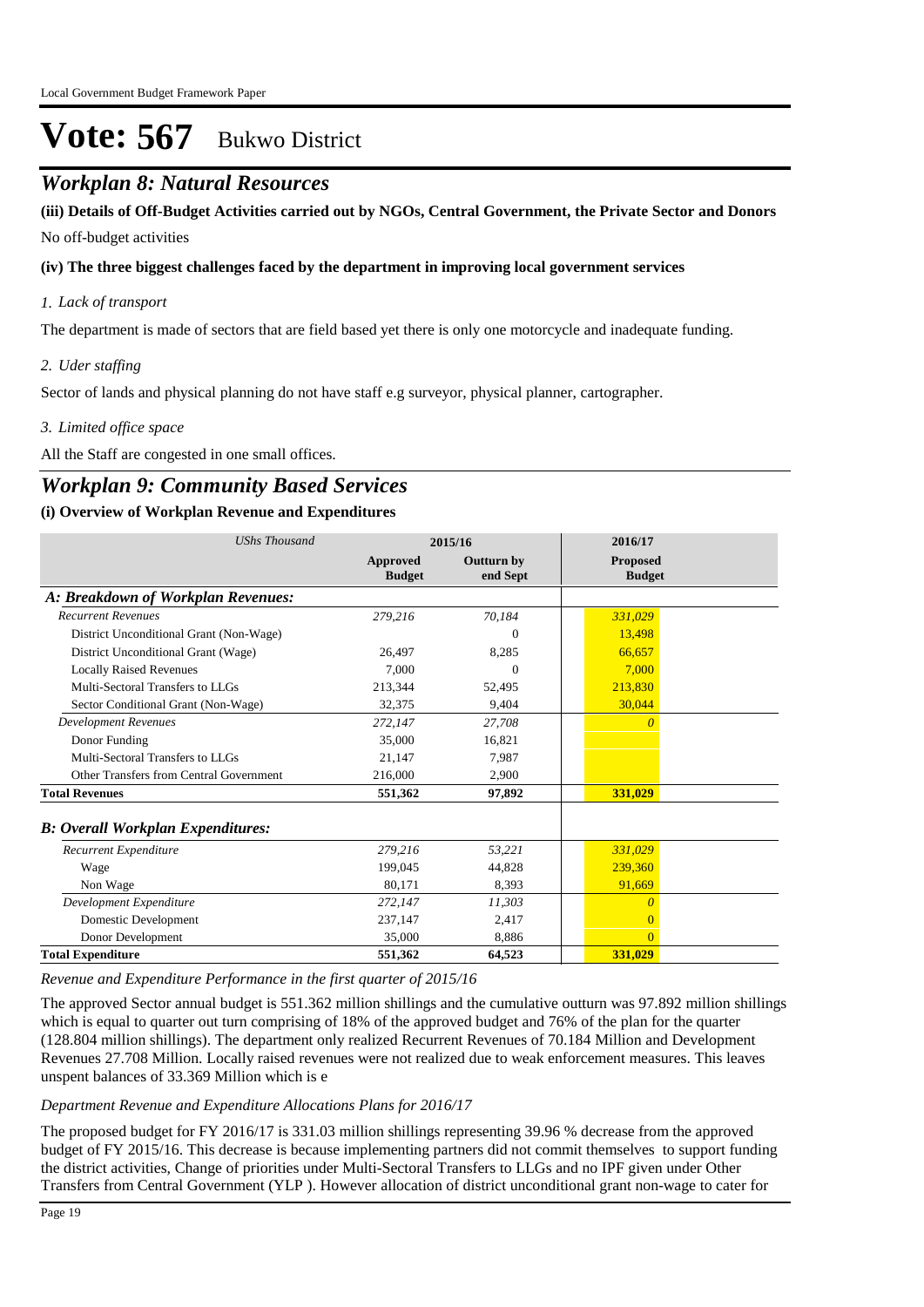## *Workplan 9: Community Based Services*

operation of the office was done.

#### **(ii) Summary of Past and Planned Workplan Outputs**

#### *Physical Performance in the first quarter of 2015/16*

The department has paid Staff salaries, Prepared and Submitted Quarter four report to Ministry of Gender, Supplied Sheep to One PWDs group, Held One Campaign against Female Genital Mutilation, Held One Women's council, Support supervision to LLG's and monitoring implementation of YLP projects

#### *Plans for 2016/17 by Vote Function*

There will be 26 Active Community Development Workers, train 520 FAL learners, support four youth councils, supply 12 assisted aids to disables and the elderly elderly, and support four women councils in the district.

#### *Medium Term Plans and Links to the Development Plan*

The department has a will to ensure to meet the following targets by mid of FY 2017/18 that the 12,392 Orphans and other vulnerable children are adequately provided for and that their human rights are fully met, 5 youth Executive meetings supported ,1 International womens day, 5 literacy days, 20 mobilization meetings conducted in 66 parishes , payment of 528 FAL Instructures and supervisors, 5 FAL review meetings conducted, 60 youth groups supported, 20 FAL Monitoring Conducted in 12 sub cou

#### **(iii) Details of Off-Budget Activities carried out by NGOs, Central Government, the Private Sector and Donors**

No off-budget activities

#### **(iv) The three biggest challenges faced by the department in improving local government services**

*No transport facilities 1.*

There are no motor cycles for community development workers both at district and lower local Governenment to facilitate government programmes.

#### *Inadquate office space. 2.*

All staff are crowded in one office hence affecting service delivery

*3.*

### *Workplan 10: Planning*

#### **(i) Overview of Workplan Revenue and Expenditures**

| UShs Thousand                                        | 2015/16                   |                               | 2016/17                          |  |
|------------------------------------------------------|---------------------------|-------------------------------|----------------------------------|--|
|                                                      | Approved<br><b>Budget</b> | <b>Outturn by</b><br>end Sept | <b>Proposed</b><br><b>Budget</b> |  |
| A: Breakdown of Workplan Revenues:                   |                           |                               |                                  |  |
| <b>Recurrent Revenues</b>                            | 91.992                    | 15,937                        | 72,280                           |  |
| District Unconditional Grant (Non-Wage)              | 38,455                    | 2.256                         | 40,000                           |  |
| District Unconditional Grant (Wage)                  | 29,280                    | 5,956                         | 29,280                           |  |
| <b>Locally Raised Revenues</b>                       |                           | $\theta$                      | 3,000                            |  |
| Support Services Conditional Grant (Non-Wage)        | 24,257                    | 7,725                         |                                  |  |
| <b>Development Revenues</b>                          | 16.051                    | $\theta$                      |                                  |  |
| District Discretionary Development Equalization Gran | 4.904                     | $\Omega$                      |                                  |  |
| Donor Funding                                        | 10,656                    | $\mathbf{0}$                  |                                  |  |
| <b>Locally Raised Revenues</b>                       | 490                       | $\mathbf{0}$                  |                                  |  |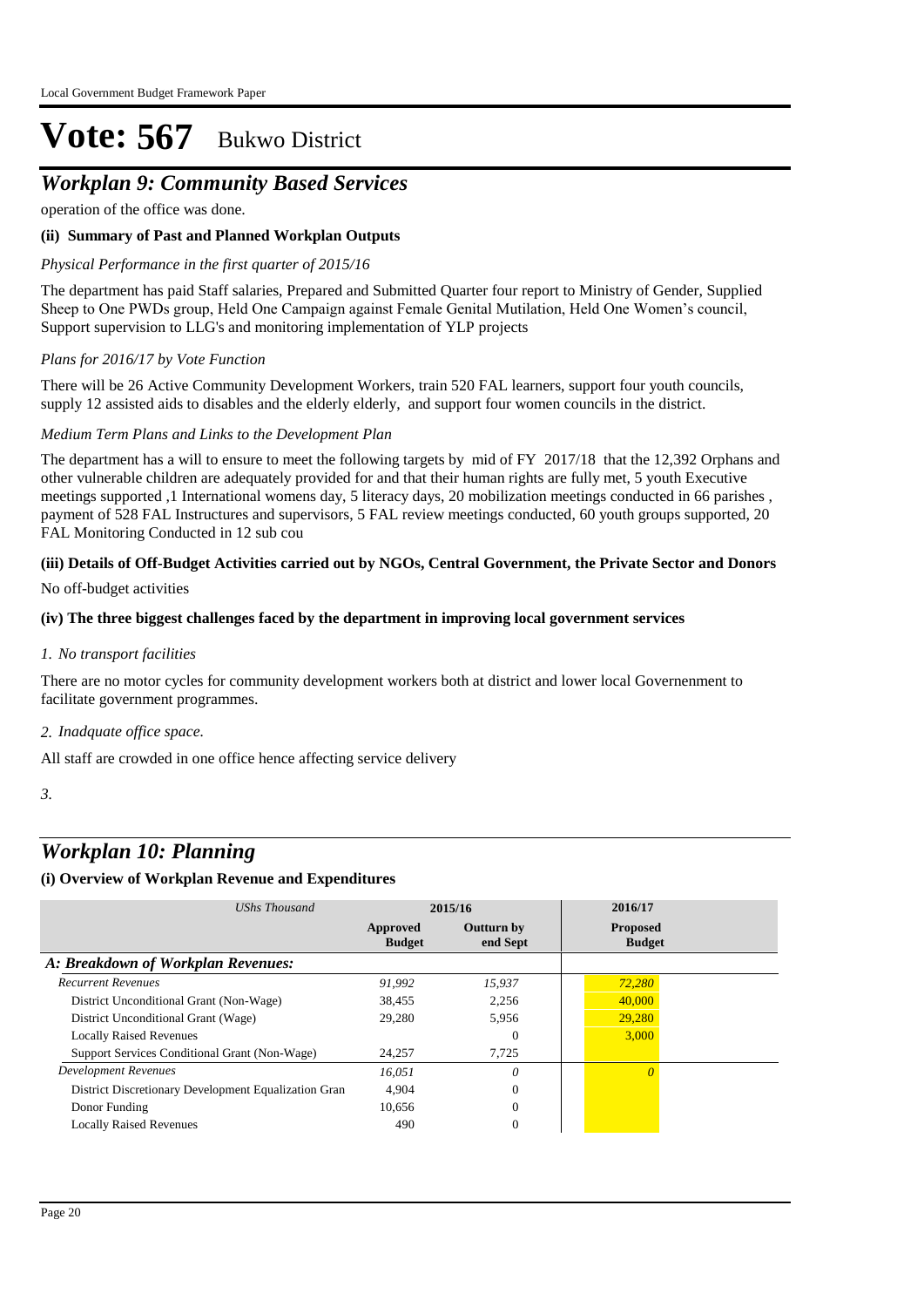### *Workplan 10: Planning*

| ≖<br>ີ<br><b>UShs Thousand</b>           |               | 2015/16           | 2016/17         |  |
|------------------------------------------|---------------|-------------------|-----------------|--|
|                                          |               |                   |                 |  |
|                                          | Approved      | <b>Outturn by</b> | <b>Proposed</b> |  |
|                                          | <b>Budget</b> | end Sept          | <b>Budget</b>   |  |
| <b>Total Revenues</b>                    | 108,043       | 15,937            | 72,280          |  |
|                                          |               |                   |                 |  |
| <b>B: Overall Workplan Expenditures:</b> |               |                   |                 |  |
| Recurrent Expenditure                    | 91,992        | 15,936            | 72,280          |  |
| Wage                                     | 29,280        | 5,956             | 29,280          |  |
| Non Wage                                 | 62,712        | 9,981             | 43,000          |  |
| Development Expenditure                  | 16.051        | $\theta$          | $\theta$        |  |
| Domestic Development                     | 5,395         | $\mathbf{0}$      | $\Omega$        |  |
| Donor Development                        | 10,656        | $\theta$          | $\overline{0}$  |  |
| <b>Total Expenditure</b>                 | 108,043       | 15,936            | 72,280          |  |

#### *Revenue and Expenditure Performance in the first quarter of 2015/16*

The approved annual budget is 108.04 million shillings and the cumulative outturn was 15.9 million shillings contributing about 15% of the approved budget. In quarter one the sector planned to receive 26.6 million shillings and the quarterly outturn was 15.9 million shillings comprising of 60% of the plan for quarter. The funds realized were less than planned because only 23% of district unconditional grant non-wage (2.25 million shillings) realized due to reallocation to administration depart

#### *Department Revenue and Expenditure Allocations Plans for 2016/17*

The proposed budget is 72.3 million shillings which represents 33.1% decrease from FY-2015/16 approved budget due to closure of Strengthening decentralized services for sustainability (SDS) programme and change of priorities funded under District Discretionary Development Equalization Grant and Support Services Conditional Grant (Non-Wage) was now merged with district unconditional grant. However local revenue was allocated to cater for office operation.

#### **(ii) Summary of Past and Planned Workplan Outputs**

#### *Physical Performance in the first quarter of 2015/16*

Three staff paid salary, 3 copies of Minutes of TPC meetings produced and one copy of minutes of Council meetings with relevant resolutions as planned

#### *Plans for 2016/17 by Vote Function*

Prperation of one DTPC meeting per month,and conduct six council meetings with relevant resolution.

#### *Medium Term Plans and Links to the Development Plan*

Quarterly performance reports submitted for times to relevant ministries, 50% of the subcounties report timely, 100% of the planned projects are implemented, 100% of the planned DTPC meetings are conducted.

#### **(iii) Details of Off-Budget Activities carried out by NGOs, Central Government, the Private Sector and Donors**

No off Budget acitivities

#### **(iv) The three biggest challenges faced by the department in improving local government services**

*Few staff in the unit 1.*

The unit has only two staff affecting service delivery

*Lack of transport 2.*

The department is unable to conduct it activities effectively due to lack of transport.

*No reliable power supply. 3.*

The department depends generator power which is costly to run hence affecting operations.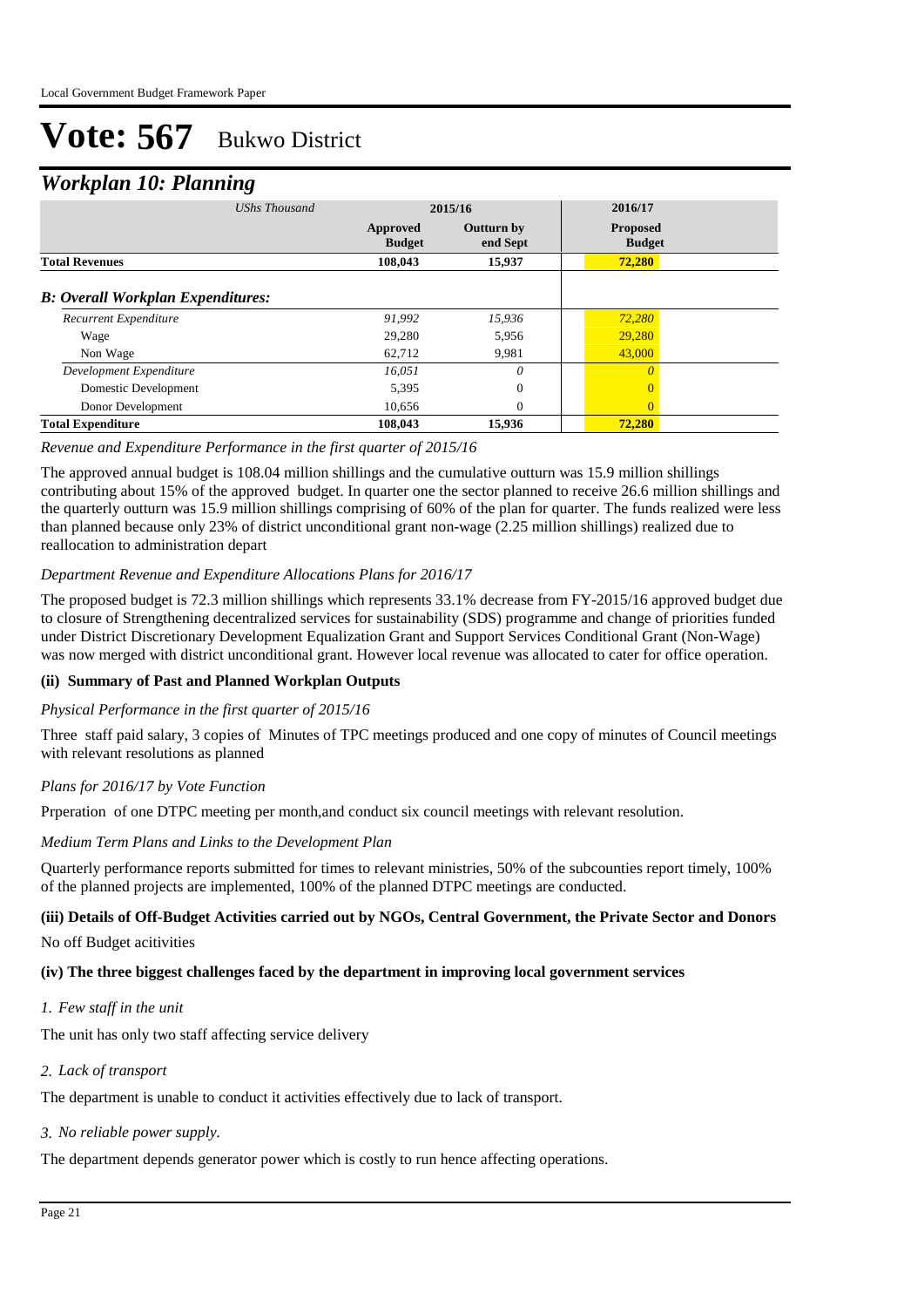## *Workplan 11: Internal Audit*

#### **(i) Overview of Workplan Revenue and Expenditures**

| <b>UShs Thousand</b>                          | 2015/16                   |                        | 2016/17                          |
|-----------------------------------------------|---------------------------|------------------------|----------------------------------|
|                                               | Approved<br><b>Budget</b> | Outturn by<br>end Sept | <b>Proposed</b><br><b>Budget</b> |
| A: Breakdown of Workplan Revenues:            |                           |                        |                                  |
| <b>Recurrent Revenues</b>                     | 56,051                    | 12,262                 | 58,739                           |
| District Unconditional Grant (Non-Wage)       | 8,000                     | 998                    | 10,500                           |
| District Unconditional Grant (Wage)           | 30,000                    | 8,298                  | 30,000                           |
| <b>Locally Raised Revenues</b>                | 4,000                     | 0                      | 5,000                            |
| Multi-Sectoral Transfers to LLGs              | 11,551                    | 2,966                  | 13,239                           |
| Support Services Conditional Grant (Non-Wage) | 2,500                     | 0                      |                                  |
| <b>Total Revenues</b>                         | 56,051                    | 12,262                 | 58,739                           |
| <b>B: Overall Workplan Expenditures:</b>      |                           |                        |                                  |
| Recurrent Expenditure                         | 56,051                    | 12,262                 | 58,739                           |
| Wage                                          | 38,639                    | 10,694                 | 38,639                           |
| Non Wage                                      | 17,412                    | 1,568                  | 20,100                           |
| Development Expenditure                       | 0                         | $\theta$               | $\Omega$                         |
| Domestic Development                          | 0                         | $\theta$               |                                  |
| Donor Development                             | $\Omega$                  | $\Omega$               | $\Omega$                         |
| <b>Total Expenditure</b>                      | 56,051                    | 12,262                 | 58,739                           |

*Revenue and Expenditure Performance in the first quarter of 2015/16*

The approved annual budget is 56.05million shillings and the cumulative outturn was 12.3million shillings which is equal to quarter Outturn of contributing 88%of the plan for the quarter (14 million) and 22% of the approved budget. This was because local revenue realized and district unconditional grant Non wage was reallocated to administration department to facilitate payment of a debt for construction of the generator house and also Conditional Grant to PAF monitoring was not allocated to t

#### *Department Revenue and Expenditure Allocations Plans for 2016/17*

The Audit department plans to approved estimate of 56.05 million shillings which represents1.76% decrease from the approved budget of FY-2014/15 due to reduction of local revenue budget which was reallocated to administration for servicing of vehicles. These funds will help to Conduct Audit in sub counties, secondary and primary schools and health facilities

#### **(ii) Summary of Past and Planned Workplan Outputs**

#### *Physical Performance in the first quarter of 2015/16*

The sector conducted 1primary school Audit, departmental Audit, Human resource and subcounty Audit during the quarter. However the following challenges where experienced during the quarter: Slow implementation of activities by departments and sub counties, Absenteesim among staff at both higher local government and lower local governments, Limited releases for Audit work and poor coordination between subcounty and district operations.

#### *Plans for 2016/17 by Vote Function*

The department intents to achieve 4 quarterly internal audit reports out of audit exercises in 11 sub counties, 49 primary schools, 9 secondary schools, 16 Health facilities, 9 District departments, conduct special audit excercises as directed by CAO and carry out project verification and inspection

#### *Medium Term Plans and Links to the Development Plan*

The number of Audit queries reduced to 40% to 2%, All Departments and other government istitution are 100 % Audited, all implemented projects are Verified

#### **(iii) Details of Off-Budget Activities carried out by NGOs, Central Government, the Private Sector and Donors**

There are no off-Budget activities